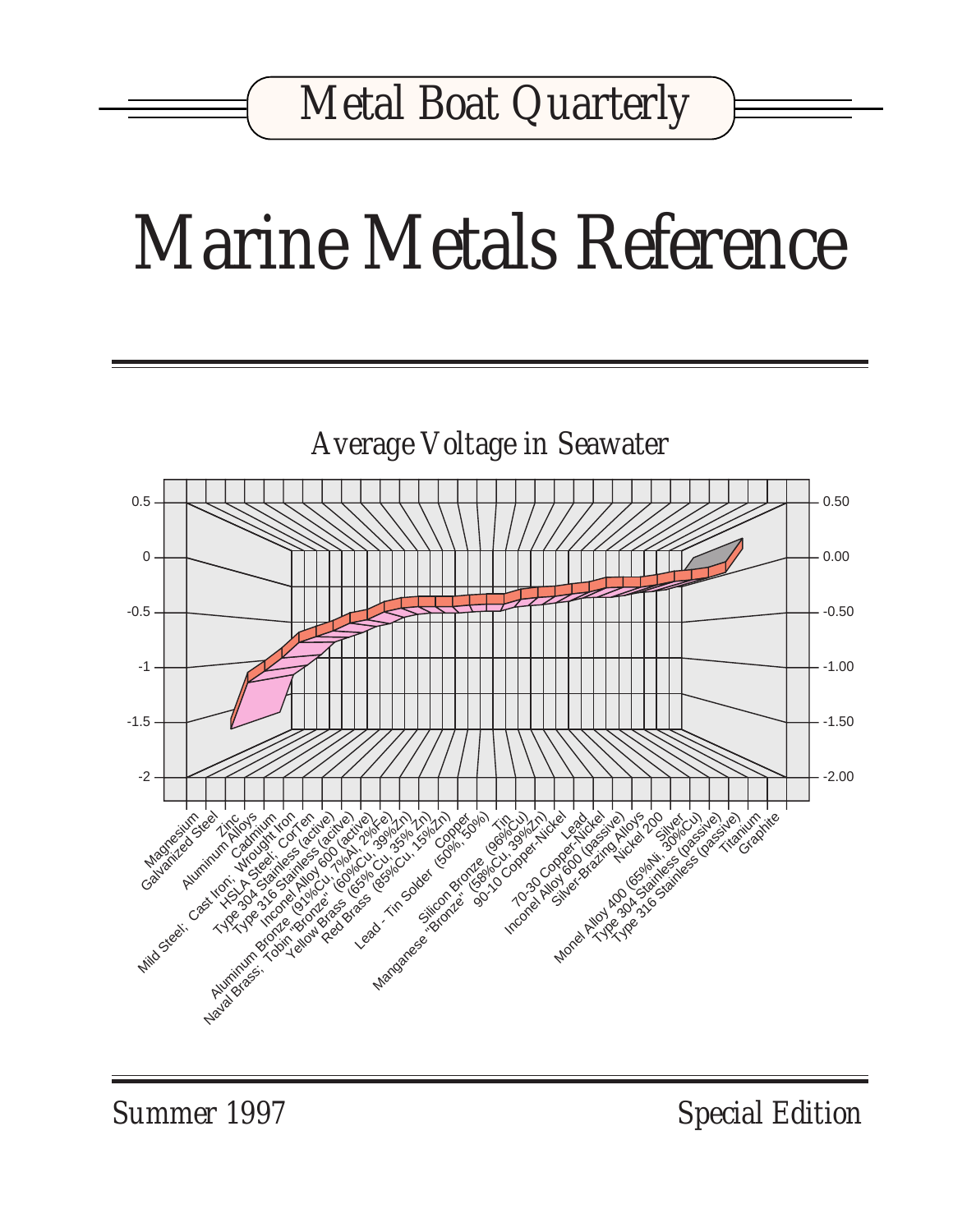#### *The Metal Boat Society*

*6251 Goodhew Road Sedro-Woolley, Wa. 98284*

*The Metal Boat Society is a volunteer, nonprofit organization open to anyone sharing its dedication to the international promotion of metal-hulled boats. Founded in October 1987, the Society's membership is based in the US, Canada, and abroad.*

| Pete Silva               |                                                                                                               |
|--------------------------|---------------------------------------------------------------------------------------------------------------|
| <b>Gary Noble Curtis</b> | © 1997 Michael Kasten                                                                                         |
| Teri Silva               | Deadlines for contributions to the Q                                                                          |
| <b>Carol Parks</b>       | middle of the month prior to publishing, a<br>Classified Ads have the same deadline.                          |
| Pete & Teri Silva        |                                                                                                               |
|                          | All opinions expressed in the Metal Bo                                                                        |
| John Parks               | those of the authors. The Metal Boat Society<br>sibility for the use or misuse of the inform                  |
| Pete Silva               | herein. Nothing printed herein may be rep<br>prior written permission from the authors<br><b>Boat Society</b> |
|                          |                                                                                                               |

*Send your ideas and questions regarding the next MB Festival directly to Pete Silva at the following address... Also, send both commercial and regular MBS Membership queries, payments, changes of address, and requests for our member list on disk (\$35.00) to:*

> *The Metal Boat Society 6251 Goodhew Road Sedro-Woolley, Wa. 98284*

> > *360-856-5316 eves 360-856-5298 days*

#### *petenteri@sos.net*

*Please include MBS or MBQ in the subject line of your email message.*

*Our officers meet periodically to conjure and scheme how to keep the MBS alive. Our members meet once a year at the annual Festival, and every three months right here through the Metal Boat Quarterly.*

*Look at the mailing label on the back page for the date of your membership expiration. Renew early!*

#### *The Metal Boat Quarterly*

*PO Box 991 Port Townsend, Wa. 98368*

#### *Editor & Publisher: Michael Kasten*

*The Metal Boat Quarterly is published during January, April, July, and October, by The Metal Boat Society.*

*Deadlines for contributions to the Quarterly are the middle of the month prior to publishing, as above. MBQ*

*All opinions expressed in the Metal Boat Quarterly are* takes no respon*sibility for the use or misuse of the information contained herein. Nothing printed herein may be reproduced without prior written permission from the authors, and the Metal Boat Society.*

*Send all editorial contributions, letters, questions for the Boat Doctor, articles, drawings, boat designs, recipes, cruising stories, advertising (classified or otherwise), etc. to:*

> *Michael Kasten, Editor The Metal Boat Quarterly PO Box 991 Port Townsend, Wa. 98368*

> > *360-385-6407 Ph 360-385-6409 Fax*

*redpath@olympus.net*

*Contributions to the MBQ, along with questions for the Editor or for the Boat Doctor, may be made via the internet directly to Michael Kasten at redpath@olympus.net.*

*Membership in the Metal Boat Society includes receiving the Metal Boat Quarterly.*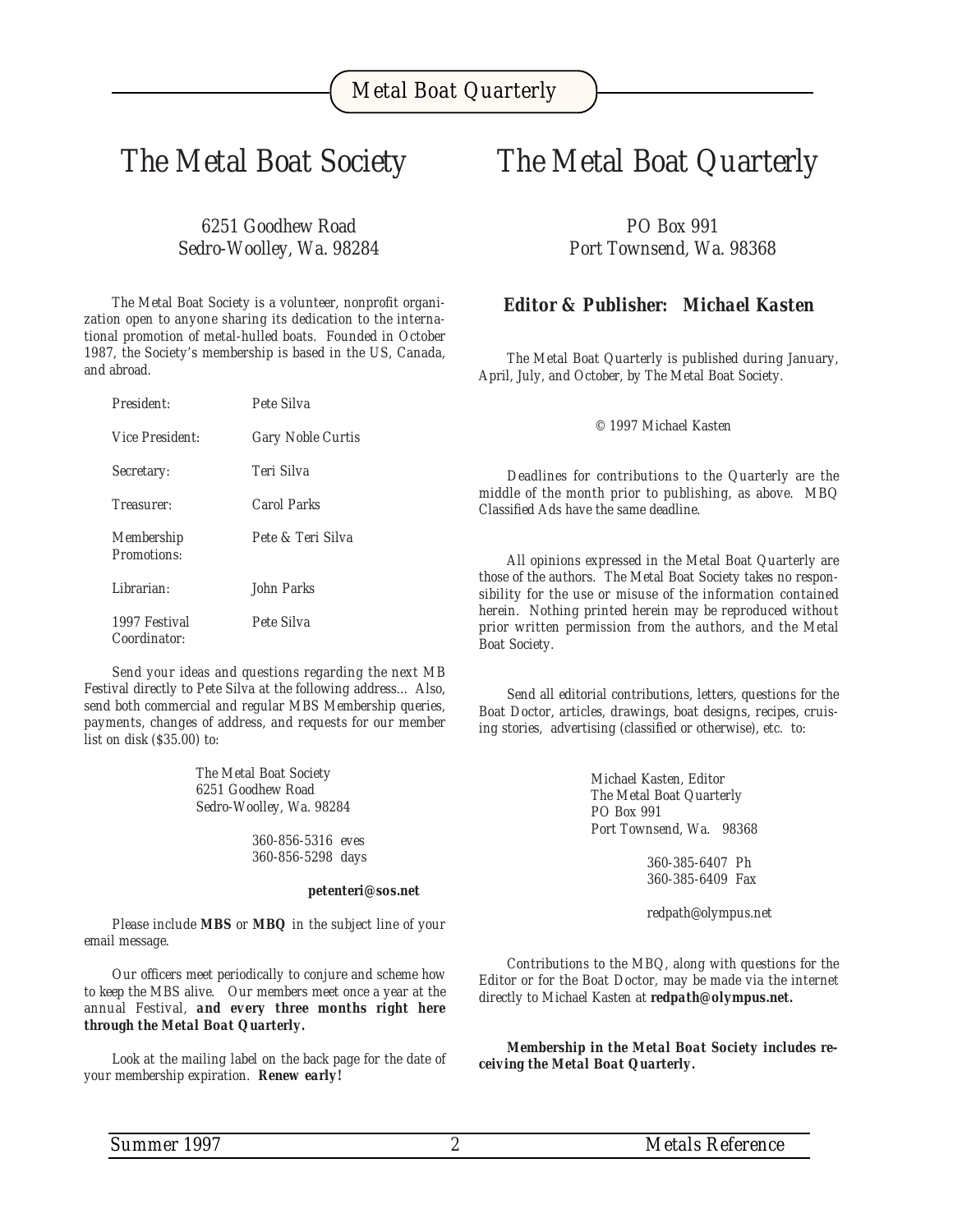## *Marine Metals Reference Edition*

#### *Summer 1997*

This material was originally developed as a series of classes taught in Port Townsend, Washington at the Northwest School of Wooden Boatbuilding, entitled *Metals In The Marine Environment.*

This little booklet is part of a larger manuscript called the *Guide to Marine Metals.* It awaits a slot of "free time" so I can create a series of illustrations before it is published in book form. **<sup>M</sup>ETA<sup>L</sup> <sup>B</sup>OA<sup>T</sup>**

My goal has been to provide a clearly presented resource which is accurately researched, for use not only by boat designers and boat builders, but also clear enough for boat owners to benefit from. This quick guide is therefore arranged mostly in outline form.

The illustrations on the front and back cover are the galvanic series—an important chart to keep in the forefront of your decisions about metals. A table of metal physical properties is at the end.  $\sqrt{2}$   $\text{CI}$ 

Although there are other marine metals reference books (currently out of print) this little guide presents only the basics, as a quick reference.

As boaters, one of our main concerns is with the preservation of our boats and the the various metal parts on them. Toward this end, a working knowledge of the different metals and their alloying components is rather essential.

Having done boat designing, boat building, boat repair, and boat surveying, I've seen many times over that this information is sorely needed by everyone working with boats, owning boats, or even just *planning* to own boats.

The mess one can get into through ignorance of the marine metals and their correct uses is often

> beyond belief. A badly corroded piece may be what keeps your boat afloat. If it goes, so goes the boat! Foreknowledge and vigilance are essential.

> > Throw metals and electricity into salt water and you have an interesting potential for trouble. The basic rules for preventing Galvanic Corrosion by appropriate use of zincs or bonding are summarized only briefly. These rules are based on my own experience and a fair bit of research. I will be pleased to receive feedback from others.

There is much difference of opinion regarding bonding, and the reasons to use it (and the reasons not to use it). The main issues are not what one would expect!

Corrosion and bonding are therefore a large part of the full manuscript. They are not explored here, however, and will instead be thoroughly covered in a series of articles in the *Metal Boat Quarterly* during coming issues. *Stay tuned!*

> Michael Kasten Port Townsend, Washington 1997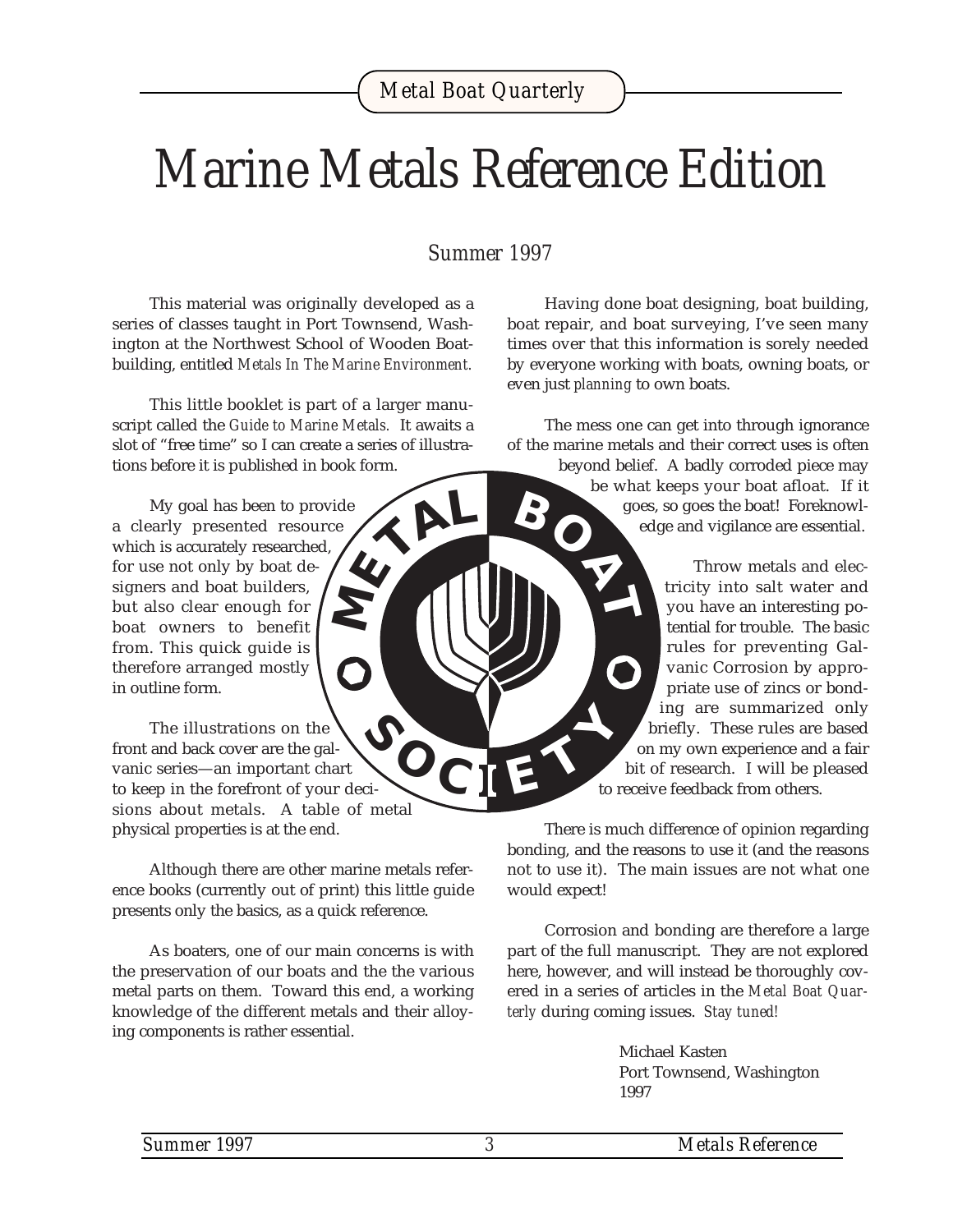# *Marine Metals Reference*

#### *A Metals Guide, by Michael Kasten*

*Excerpted froma larger work by Michael Kasten, the "Guide to Marine Metals." This is just the core information specific to the metals properties. It is presented here as a service of the Metal Boat Society, for use by members for informed decisions during their boat building and repair, boat designing, and most importantly, for safe sailing.*

Metals are what holds a wood boat or a ferrocement boat together. In a metal boat, it's the whole boat. In a fiberglass boat, it is still used for any parts requiring great strength, fine tolerances, or resistance to wear.

At normal temperatures, most metals exist as crystals. The metal crystals are more or less regularly shaped and are arranged in a fairly ordered recurring pattern. When metal is heated to its melting point, the crystalline matrix loses its organization and becomes fluid. When the molten metal cools, crystal patterns are reformed. Crystal growth begins in the first areas that cool. Crystal clusters begin to form in several areas simultaneously. These clusters may or may not share the same orientation. The clusters of crystals are called grains. As they grow, these crystal grains bump into one another, forming irregular grain-boundaries.

In the fully solidified metal, the grains are joined one to the next along their grain boundaries. The metal crystal grains are interlocked by the irregular shapes of the grain boundaries. When the piece is worked, larger crystals get broken into smaller ones. More grain boundaries are created. The usual result is that the metal becomes tougher and harder to work. This is *work-hardening.*

A similar thing happens when metal is rapidly cooled, or quenched. The crystal grains don't have time to gradually grow from a few clusters in an organized pattern. Instead many small non-oriented grains are formed with much more irregular grain boundaries. This is *tempering.*

If the metal is given a longer time to cool, the crystals will be more likely to align themselves into a more organized lattice. The crystal arrangement will contain small vacancies which facilitate crystal movement and so contribute to malleability. This process is *annealing.*

Some nonferrous metals, when held at annealing temperatures will form a more perfect arrangement. The result is a less malleable material. This is *heat hardening.*

Most metals are available in either "cast" or "wrought" form. These two production methods might sometimes share the same alloy composition, or more often would be made from slightly different alloying elements, when cast vs. when wrought.

In the *cast* form, the alloy would be poured into a mold. In the *wrought* form, the metal would be "hot worked" by being shaped by a series of rollers into bars, rods, angles, sheet or plate.

*Forged* metal is hot worked under extreme pressure. "Forge Welding" is to join two pieces of metal by hammering them together while heated to a semi-fluid condition.

The following metals list illustrates the need for clarity when specifying a kind of metal for a job. Only the metals likely to be encountered for marine use are listed. Some are desirable, others are less so. Some are not appropriate for marine use, or have a restricted use, as noted.

—*Michael Kasten*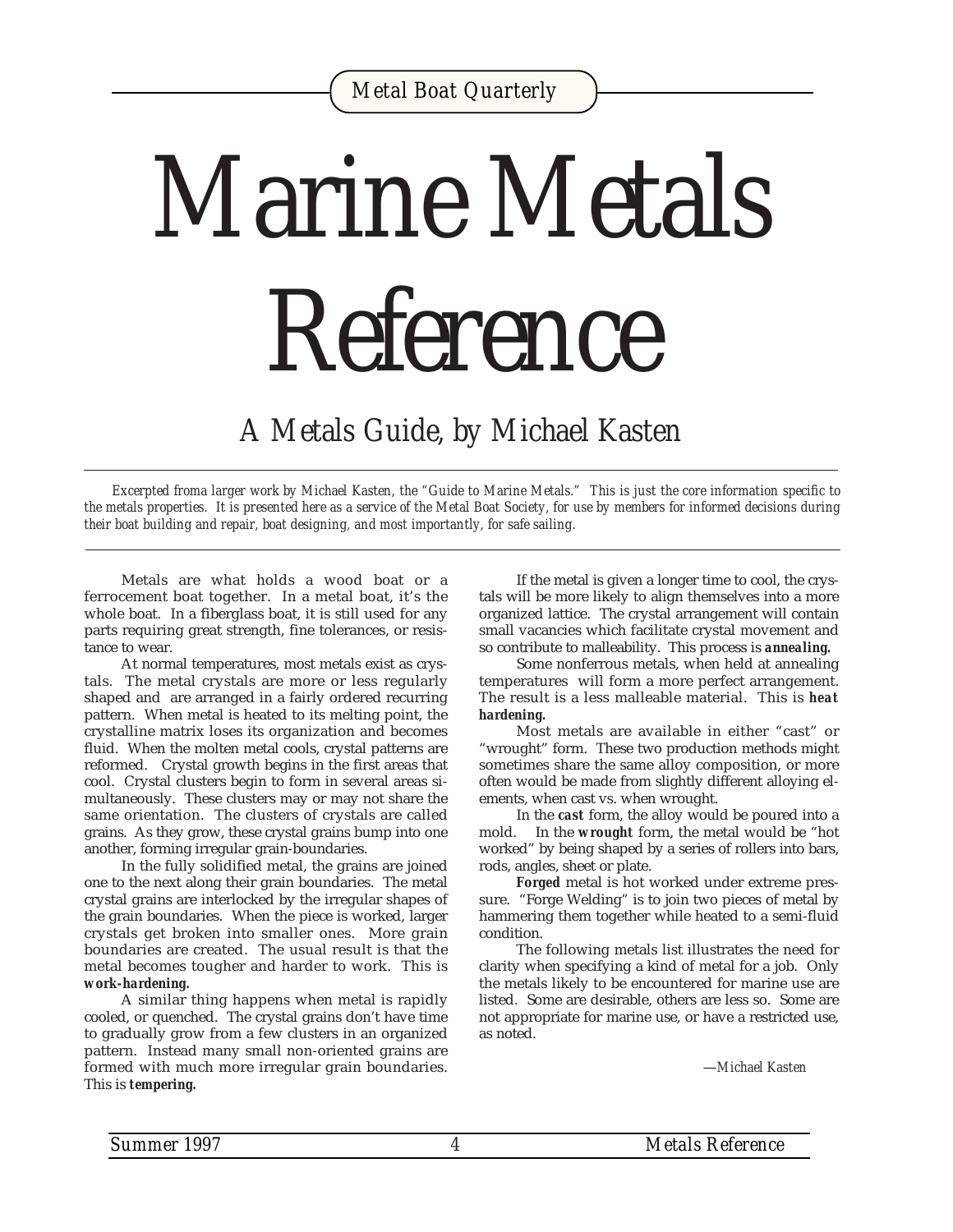### *THE COPPER ALLOYS*

**Copper:** Metals with a minimum copper content of 99.3 %. The uses for copper of this purity on a boat are usually restricted to wiring, and to under-water sheathing for a wooden boat.

**Brass:** Alloyed with zinc primarily, plus other metals. Brasses should be restricted in use to those areas not likely to be immersed in sea water. The high zinc content renders them subject to "de-zincification" in sea water. Brasses are not easily weldable, also due to the high zinc content. Brasses can be soldered and brazed. Zinc fumes are poisonous, and care must be taken to avoid breathing welding fumes. Some Brasses are incorrectly called Bronzes, as noted.

Common types of Brass: Listed in order of increasing zinc content.

Commercial "Bronze": 90% Copper, 10% Zinc.

Red Brass: 85% Copper, 15% Zinc. There are electrodes made for stick-welding Red Brass. Pre-heat is required. Brazing or Soldering are preferred.

Tin Brass / Admiralty Brass: 70% Copper, 28% Zinc, 1% Tin.

Cartridge Brass: 70% Copper, 30% Zinc. Ductile while cold.

Yellow Brass: 65% Copper, 35% Zinc.

Muntz Metal: 60% Copper, 36.5% Zinc, 3.5% Lead. Ductile hot.

Manganese "Bronze": 58.5% Copper, 39.25% Zinc, 1% Iron, 1% Tin. Manganese "Bronze" is not for use below the water. Leaded Mang. "Bronze" adds lead for machinability.

Naval Brass / Tobin "Bronze": 60% Copper, 39.25% Zinc, .75% Tin.

Bronze: These are copper alloys in which the major alloying elements are neither zinc nor nickel. The major alloying elements are silicon, aluminum, and tin. Weldability is compromised somewhat by the addition of lead, when added for machinability. These are the metals of choice below the water. All are somewhat expensive, but less so than copper nickel or monel.

#### **Wrought Bronze alloys:**

- Phosphor Bronze: 94% Copper, 5% Tin, .25% Phosphorus. High strength. Weldability is considered to be good with stick, but only fair with TIG and MIG. Pre-heat is required. Resistant to fatigue. Resistant to cavitation. Used for hardware, bearings, pumps, springs. Leaded Phosphor Bronze has lead added for machinability.
- Aluminum Bronze: 91% Copper, 7% Aluminum, 2% Iron. High strength. Easily welded with TIG or MIG. Stick welding is possible, but is rated only fair. Wear resistant. Machinable. Resistant to cavitation. Used for propellers, sheathing, wire rope, hardware.
- Silicon Bronze: 96% Copper, 3% Silicon, 1% Manganese. Strong. Corrosion resistant. Machinable. Ductile. Easily weldable with TIG and MIG. Stick welding is considered fair. Used for everything from hardware to shafting and props.

| Summer 1997 |  |
|-------------|--|
|-------------|--|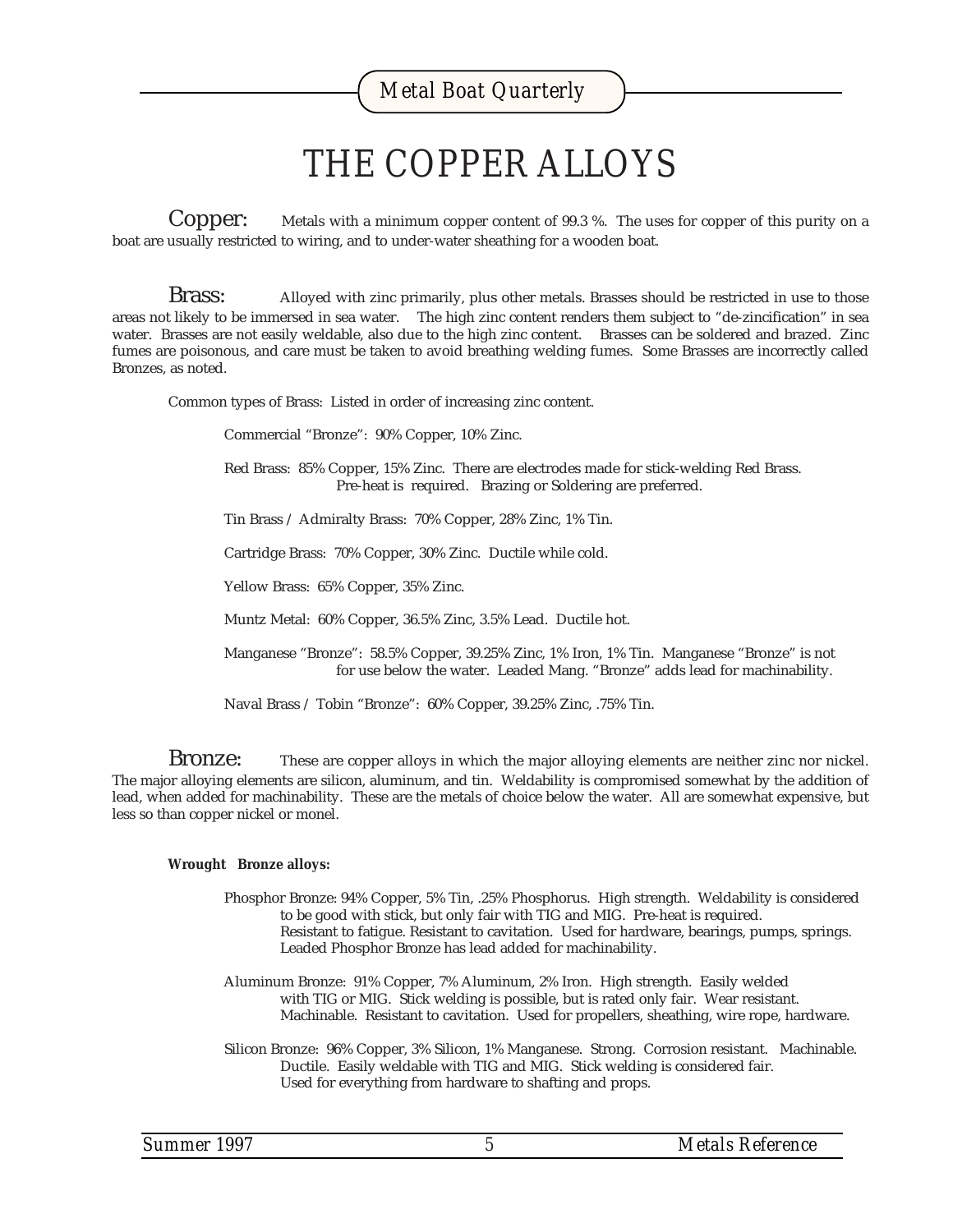#### **Cast Bronze alloys:**

Tin Bronze: Cast equivalent to Phosphor Bronze. Same qualities apply. Leaded Phosphor Bronze used for machinability.

Aluminum Bronze: Cast Equivalent to Aluminum bronze above. Same qualities.

Silicon Bronze: Again, as above. Used for casting struts, rudders, stuffing boxes, through-hull valves.

Copper Nickel: Usually available in wrought form. The primary element is copper, and the main alloying element is nickel in varying amounts. More expensive than Bronzes.

- 70-30 Copper Nickel: 70% Copper, 30% Nickel. Readily formed and welded. Extremely ductile. Extremely corrosion resistant. More expensive than 90-10 CuNi, but 30% stronger. Less expensive than Monel, but Monel is much stronger. Cathodic to most metals. Used for salt water piping, tanks, heat exchangers, exhaust systems, hull plating, fittings, struts, etc. Does not need antifouling.
- 90-10 Copper Nickel: 90% Copper, 10% Nickel. As above, but not as strong, and not as ductile. Very corrosion resistant. Less expensive. Cathodic to most metals. Used for salt water piping, tanks, heat exchangers, exhaust systems, hull plating, fittings. Makes great marine stoves. Does not need antifouling.

*To summarize the Copper alloy group, remember the following, whether cast or wrought:*

*If copper is alloyed with Zinc, it is brass. If alloyed with Nickel, it is copper-nickel. If alloyed with Aluminum, Tin, or Silicon, it is bronze.*

#### *THE NICKEL ALLOYS*

Most commonly available in wrought form.

Monel: Mostly nickel, with the main alloying element being copper.

Monel 400: 65% Nickel, 30% Copper. High strength, very ductile. Easily weldable by MIG, TIG, stick. Extremely corrosion resistant, retains strength over a wide temperature range. Generally free from stress corrosion and crevice corrosion. Cathodic to most metals, so it is galvanically stable. Ideal for underwater fittings. Used for fastenings, fittings, valves, heat exchangers, tanks, exhaust systems. Very expensive.

Inconel: Nickel alloyed with chromium and molybdenum.

- Inconel 617: 54% Nickel, 22% Chromium, 12% Cobalt, 9% Molybdenum. Readily formable and weldable. Excellent high temperature strength. Highly corrosion resistant even at elevated temperatures. Used for exhaust systems. Expensive.
- Inconel 625: 57% Nickel, 22% Chromium, 9% Molybdenum, 5% Iron. Readily formable and weldable. High temperature strength. Exceptional fatigue strength. Highly corrosion resistant even at elevated temperatures. Almost completely immune to stress corrosion. The preferred metal to use for exhaust systems. Expensive.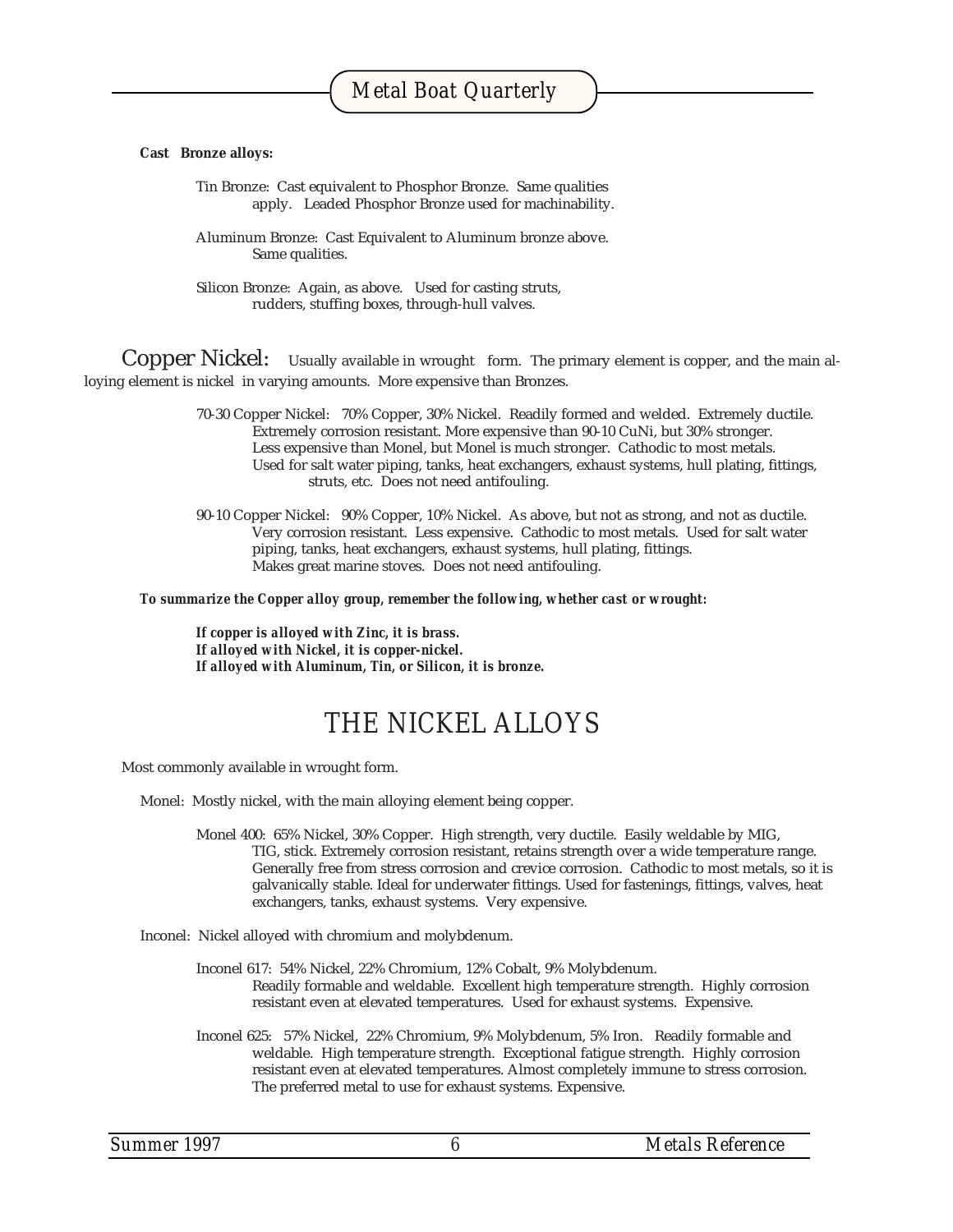#### *THE FERROUS ALLOYS*

These alloys are made up mostly of iron. Less "noble" galvanically than most metals. Must be protected with zinc anodes when used below the water. Inexpensive.

Iron: Usually available in cast form. Both wrought and cast iron contain 2% to 4% carbon. Hardenable. Can be joined by forging. Must be pre-heated for welding, and cooled slowly to avoid brittleness and cracking in the weld zone. Use special nickel electrodes for welding, or use brazing to join. Corrosion of iron is considered to be slower than corrosion of steel. Must be *thoroughly* protected either by sand blasting and painting, or by sand blasting and flame-spraying with zinc, or by hot dip galvanizing. Used for engine blocks, galvanized fittings, ballast. Forging used for high strength.

 $Steel:$  Lower carbon cntent than iron. Usually available in wrought form, but also made into cast parts. Abrasion resistant. Can be easily cut with oxy-acetylene torch, plasma torch, metal cutting bandsaw, nibbler, or a jigsaw with a metal blade. Can be joined by forging, gas welding, and all types of arc welding. Machinable. All mill scale should be removed before painting or galvanizing. Must be *thoroughly* protected by sand blasting and painting, or by sand blasting and flame-spraying with zinc, or by hot dip galvanizing.

> Medium Carbon Steel: Iron with a carbon content from 0.30% to 0.45%. The hardenability of steel increases with carbon content. These steels serve where hardness, wear-resistance, or higher strength is required. These characteristics, though, make the medium and high carbon steels more difficult and more costly to weld. Pre-heat is required for welding to prevent cracking, and some may require postweld stress relief. Not often used in small craft, and not usually suitable for all-around use.

Mild Steel: (Low Carbon Steel) and Structural Steel (A-36). These steels contain from 0.15 to 0.30% Carbon. The preferred range is from 0.15% to 0.20% carbon for general use. Very easily formed and welded. Cannot be tempered. Resistant to work hardening. These qualities are an advantage for welded structures. Very malleable and resistant to fatigue failure. Used successfully for just about everything, from fabricated parts to whole boats. Adequate protection *must* be provided, and long term maintenance must be possible.

"CorTen" Steels: (A-242; A-441). Properly called High Strength Low Alloy (HSLA) Steels.

> "CorTen" is the trade name of an alloy from one manufacturer, which has become the common name for the type. This family of steels have a carbon content of 0.09% to 0.24%, and add around 0.20% to 0.40% copper.

These HSLA steels have 15% to 20% higher strength, and two to four times more corrosion resistance than mild steel. Generally not hardenable.

"CorTen" usually refers to A-242. For low temperature toughness, A-441 would be preferred.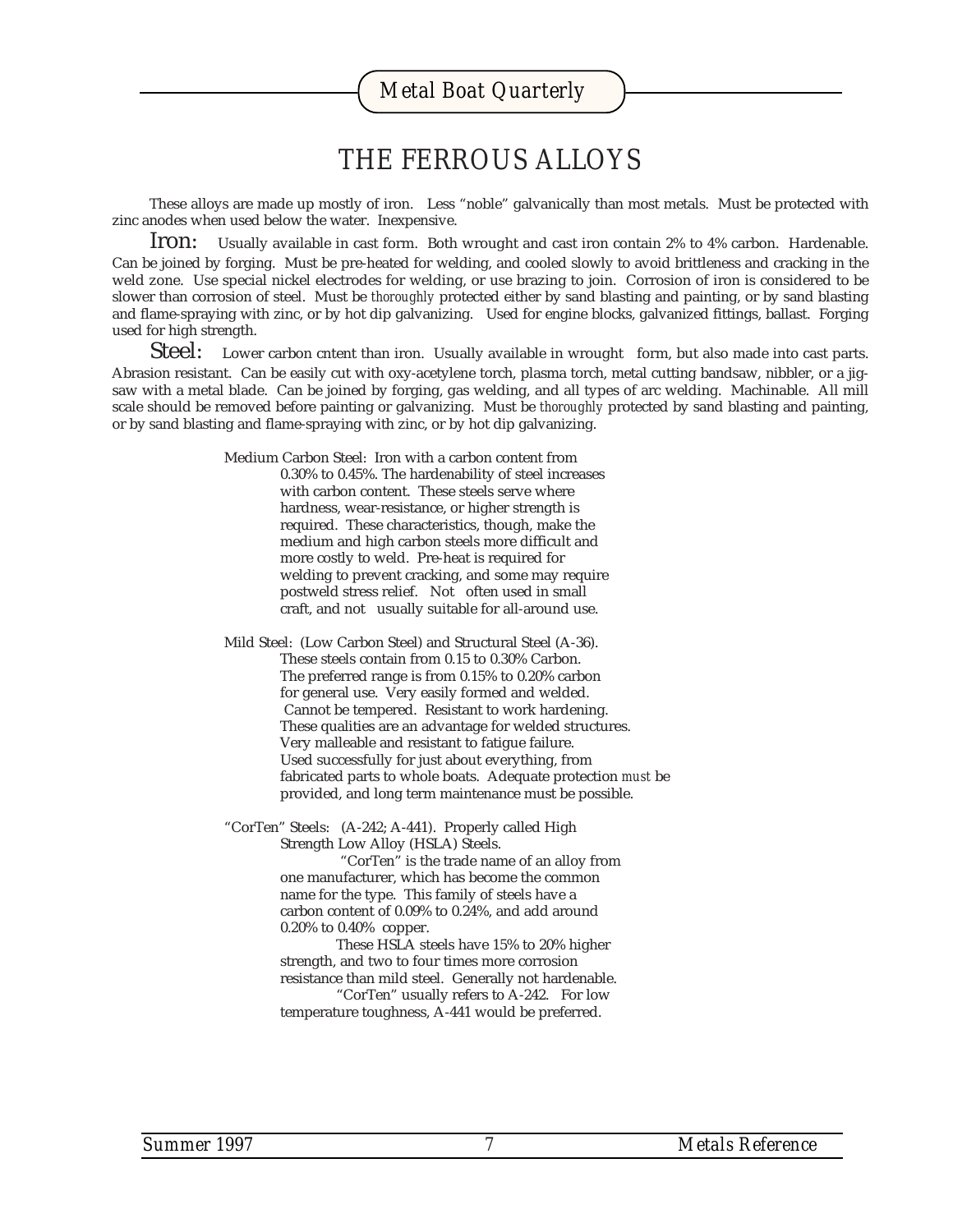The "Corten" steels are useful for hull plating in small steel boats where the plating thickness is smaller than around 5/32". This is for the added stiffness mostly, in order to control distortion due to welding and due to impact in service. A lesser consideration is the somewhat greater corrosion resistance, since these steels must be painted and protected, just like mild steel, and will require a more aggressive sand blasting to achieve the same "tooth" for paint. A higher strength filler metal is used for welding, as will be recommended by the steel manufacturer.

Stainless Steel: Steel alloyed with 16 - 26% Chromium, and 6 - 22% Nickel. These "Chromium-Nickel" Stainless Steels are the types most commonly used for fabricating.

Stainless Steels have high strength. Stainless is very abrasion resistant, and is best cut with a plasma arc cutter, or a metal cutting bandsaw. Stainless is easily arc welded by stick, TIG, and MIG. Stainless is relatively inexpensive.

Due to its high expansion rate and poor heat conductivity, stainless is subject to high distortion levels when welded, or when cut with a plasma torch. Matching electrodes should be used for all stainless welding, according to stainless type.

The Chromium-Nickel Stainless Steels are not readily heat treatable for hardening. These stainless steels are, however, subject to work-hardening, which can create a locally hard section in an otherwise annealed piece, effectively creating a "notch" in the piece, reducing its strength considerably. This makes stainless subject to fatigue failure. These stainlesses are generally non-magnetic in their fully annealed condition.

Stainless is subject to stress corrosion in areas of high localized stresses, when in a corrosive environment.

Stainless depends on Oxygen to repair itself, to create an oxide film. Stainless is subject to crevice corrosion where it is unable to have ready access to Oxygen.

Stainless steels each occupy two locations in the galvanic series of metals. Stainless can be both passive and active. The same piece of stainless can be both in different parts. Stainless is usually passive when it has enough oxygen available to create a tough oxide on the surface. Stainless usually becomes active when there is insufficient oxygen, as when embedded in sea water soaked wood.

Due to its tendency toward crevice corrosion, stainless steel of any kind should never be used as a fastening material below the waterline, especially in a wooden vessel! Stainless should not be used as a fastening material for any part of the hull structure of a wooden boat, even above the waterline. Stainless should not be used for keel bolts on any kind of boat.

Stainless is subject to pitting corrosion in salt air.

Stainless is subject to carbide precipitation in the heat affected zone adjacent to any welding, or other high heat source, such as exhaust. Carbide precipitation occurs at a temperature range between 800° and 1500°F, and results in definite impairment of corrosion resistance. In this temperature range, carbon precipitates out of the solid solution to the grain-boundaries in the heat affected zone, where it combines with chromium to form chromium carbides. Depletion of chromium in the grain boundaries creates a local area of preferential attack for inter-granular corrosion, which will accelerate all of the above conditions.

It should be noted that carbide precipitation is *not* prevented in the low carbon types (304-L and 316-L) but is greatly reduced. Carbide precipitation is prevented in the stabilized types, which contain alloying elements that will keep the chromium and carbon in solution.

Stainless must be protected by zincs when immersed in sea water.

Type 302 or 18-8 Stainless (18% Chromium, 8% Nickel). Type 303 adds

Phosphorous and Sulphur for relatively easy machining, and is used to make fastenings. Should be used on boats only with *extreme* care.

Types 302 & 303 will develop a rust film after exposure to salt water. Used as a fastening in wet wood, they will bleed rust. Used below the water, they will freely corrode, especially where buried in

wet wood, due to crevice corrosion. High stress will accelerate the process. *Not* for use below the water.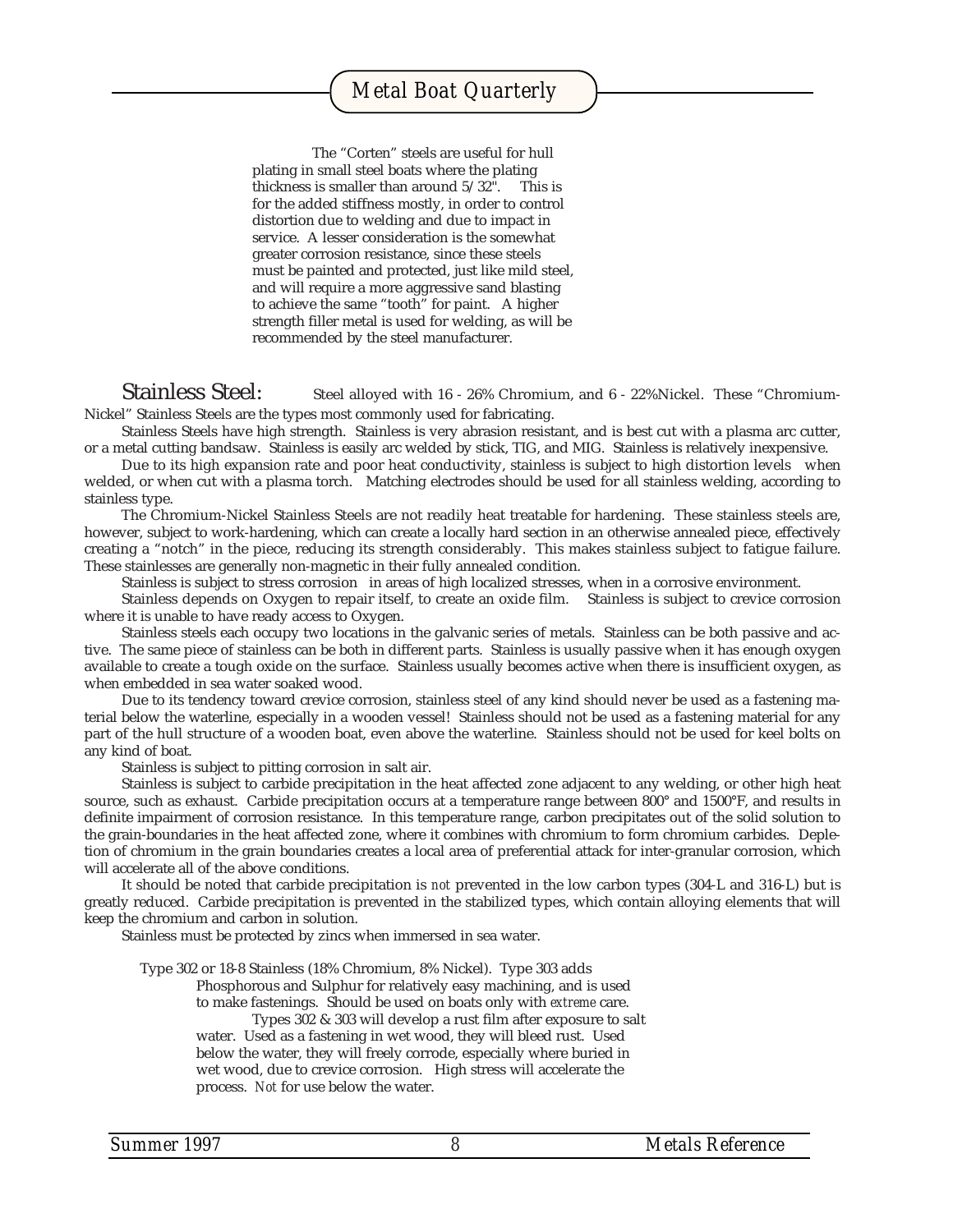Type 304 has less Carbon to reduce carbide precipitation when welding. Most of the above also applies, though Type 304 has somewhat greater corrosion resistance.

Type 304-L is an extra low carbon version, to further reduce carbide precipitation in the weld-zone. This is the alloy that should be specified where the piece will be a welded fabrication, even if it will be used below deck inside a boat. The above cautions all apply, however. Types 304 and 304-L will develop a rust film with exposure to salt water. Below the water, they can freely corrode, especially where oxygen starvation is likely. These corrosion processes will be accelerated where subject to high stress, and will be highly accelerated in the active zone just below the surface of the water. Types 304 and 304-L should *not* be used below the water.

Types 316 & 316-L contain added molybdenum for higher corrosion resistance. Type 316 is used for fastenings above the water, and will not develop a rust film. Very resistant to pitting in the salt air. Type 316-L is an extra low carbon version used for fabricated structures where carbide precipitation would present a problem.

> Types 316 & 316-L are considerably more resistant to crevice corrosion than types 302 & 304. However, Type 316 cannot be recommended as a fastening material for any structural part below the water, on a wooden hull, even above the waterline. Type 316 is sometimes used as a sea cock material below the waterline on aluminum boats. Isolation of the two metals must be thorough. Can be successfully used as a shafting material below the water, and must always be protected with zinc anodes.

- Type 321 Stabilized by the addition of Titanium to prevent Carbide Precipitation. This is an excellent choice anywhere above the water. Welding is easily accomplished by any of the processes.
- Type 347 Stabilized by the addition of Tantalum and Columbium to prevent Carbide Precipitation. An excellent choice for use above the water. Easily welded by all processes.

#### Various Shafting Alloys - Aquamet; Aqualloy.

Weldable, and corrosion resistant. Some alloys permit heat treatment to gain higher strengths, usually due to addition of Nitrogen.

Carbide precipitation is minimal in Aquamet 17, due to addition of Tantalum and Columbium, though welding creates an un-tempered region of lower strength. As a rudder shaft, this would be a fairly good choice, but welding it to mild steel will contribute added carbides in the weld zone.

Other Aquamet alloys are subject to carbide precipitation, and if welded, must be annealed to remove the chromium carbides from the grain boundaries in the heat affected zone, and put them back into solution.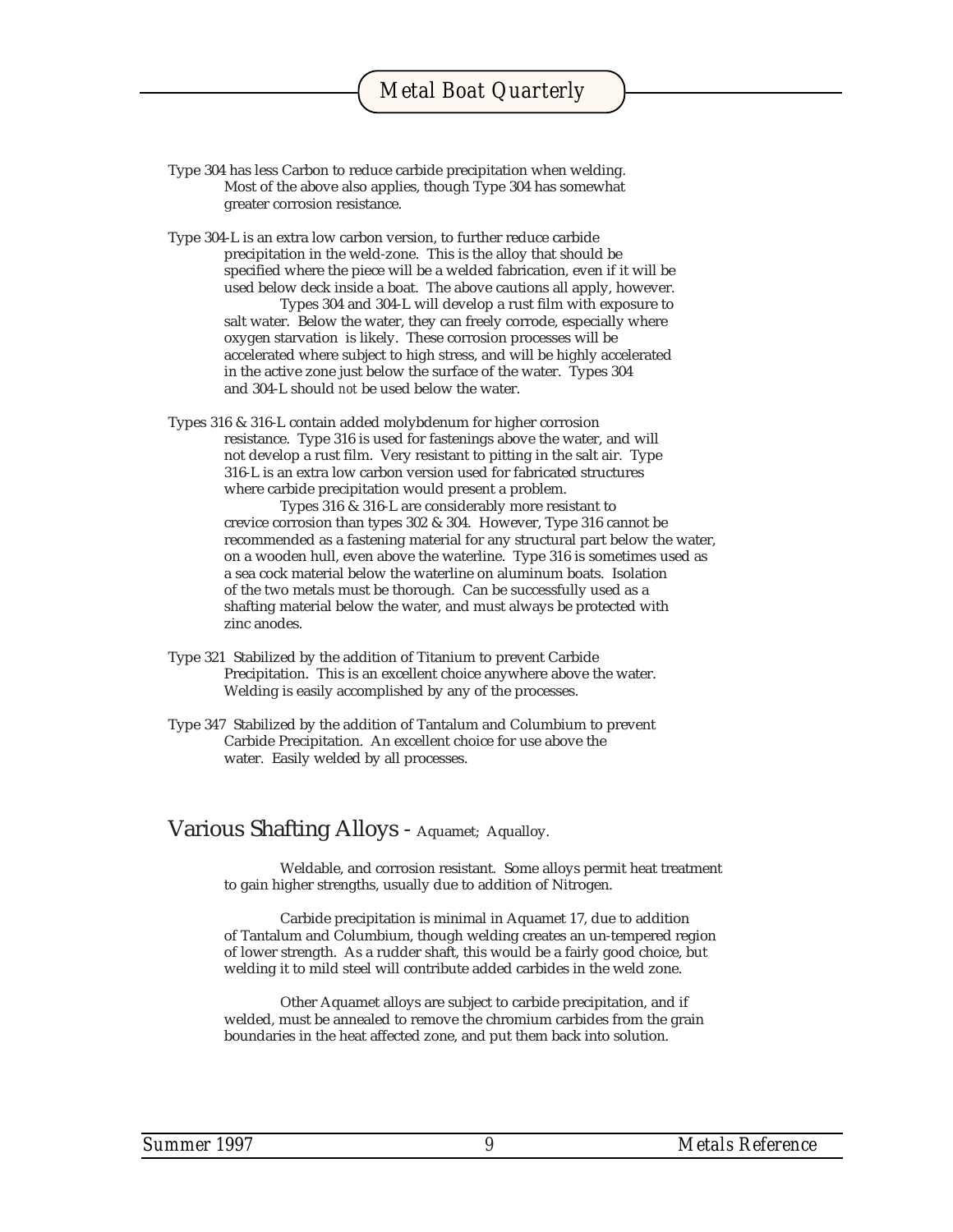#### *THE ALUMINUM ALLOYS*

Aluminum is light, strong, corrosion resistant, non-sparking, conducts electricity and heat well, and is weldable. Aluminum is not abrasion resistant, and can be cut with carbide tools.

Aluminum alloys for use on boats are generally limited to the 5000 and the 6000 series. These two alloy groups are both corrosion resistant in the marine environment due to the formation of a tough aluminum oxide. These alloys are subject to pitting, but the pitting action slows as the oxide film thickens with age.

Aluminum alloys are subject to crevice corrosion, since they depend on the presence of Oxygen to repair themselves. What this means is that wherever aluminum is in contact with anything, even another piece of aluminum or zinc, it must be painted with an adhesive waterproof paint like epoxy, or it must be protected with a waterproof adhesive bedding, or both.

Paint preparation is critical. Thorough cleaning, and sand blasting provide the best surface for adhesion of paint or bedding. Alternately, cleaning and then grinding with a coarse 16 grit disk will provide enough tooth for the paint to stay put. Grinding is not as good as blasting for paint adhesion, and is not as thorough for cleaning the metal.

If the surface finish must be extra fine, as on an aluminum spar, then sanding, cleaning and etching with a product like Alodine before painting will give adequate results. A plastic wafer alone as an isolator is not enough. Salt water must be prevented from entering the crevice, or crevice corrosion *will* result. More detailed information about protecting aluminum can be found in *Metal Boat Quarterly #3.*

Anodizing is a process of electrically causing the formation of a tough oxide film on the surface of aluminum. Anodizing will slow down pitting, but will not prevent it. Anodizing will *not* prevent crevice corrosion.

Aluminum is very active galvanically, and will sacrifice itself to any other metal it contacts either directly or indirectly. Aluminum is anodic to everything except zinc and magnesium, and must be electrically isolated from other metals. In this case, paint, bedding, and a non-conductive plastic or rubber isolator should all three be used together.

#### The Wrought Aluminum Alloys

5000 Series: Non Heat Treatable. Aluminum alloyed with magnesium. Usually available only as sheet or plate. Alloys in the 5000 series are used for plating hulls and superstructures of boats. In the 5000 series, the H-116 temper is less susceptible to inter-granular corrosion and is the only temper certified for marine use.

Being non-heat-treatable, these alloys retain more strength across the weld joint than the 6000 Series alloys. An 11% to 20% loss in tensile strength in the heat-affected zone is typical, along with a 30% to 45% loss in yield strength. This loss of strength must be compensated for in designing the weld joint.

> 5052-H32 Strain Hardened and Stabilized. Lowest strength. Formable. 45% yield strength loss and 20% tensile strength loss as-welded. Lowest cost

5083-H116 Strain Hardened. Higher strength than Alloy 5086. 42% yield strength loss as-welded.

5086-H116 Strain Hardened. As below but lower strength. Not as strong as Alloy 5083. Resistant to stress corrosion. 32% yield strength loss as-welded.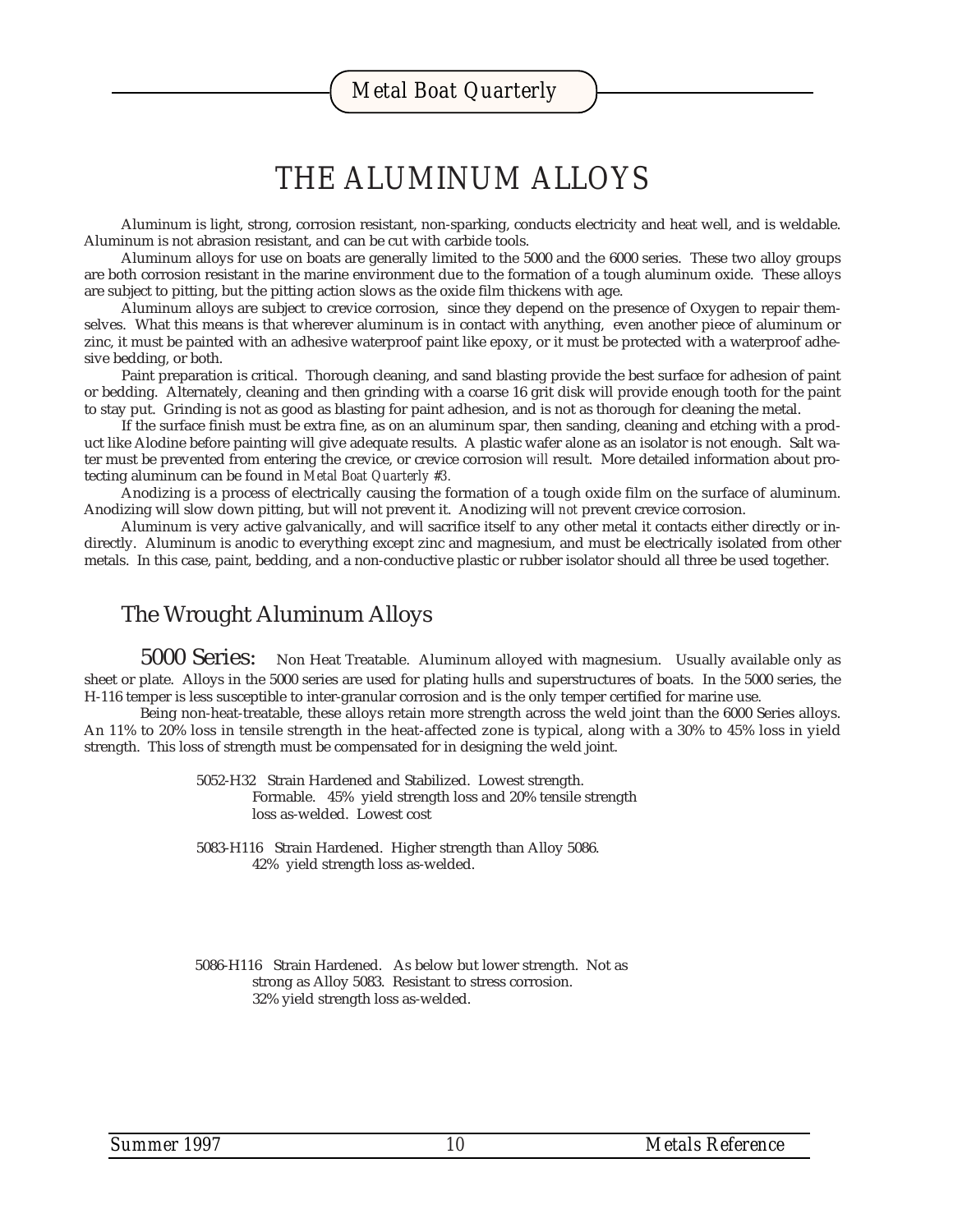- 5454-H-116 Strain Hardened and Stabilized. Low strength. Extremely resistant to stress corrosion, even at elevated temperatures. (Exhaust stacks, etc.)
- 5456-H-116 Strain Hardened. Highest Strength. Best as-welded tensile and yield strength among the marine aluminum alloys. Not as formable.

6000 Series: Heat Treatable. Aluminum alloyed with silicon and magnesium. Usually available in shapes, occasionally in plate. Highly corrosion resistant. Being heat-treatable, these alloys suffer a loss of strength in the weld zone of around 40%, which must be compensated for in the design of the welded joint.

- 6061-T6 Solution Heat Treated & Artificially Aged. The preferred alloy for shapes. Used for nearly all shapes such as rod, bar, angle, tube and pipe.
- 6063-T6 Solution Heat Treated & Artificially Aged. Not as strong or as corrosion resistant as 6061. Lower cost. Extrusions are rod, bar, angle, tube, and pipe.

#### Cast Aluminum Alloys:

 356 (AlMag 35) Aluminum alloyed with magnesium or copper. Similar to the 5000 series of wrought alloys.

#### Welding Aluminum

Both the 5000 and 6000 series alloys, and alloy 356 are easily weldable with both TIG and MIG processes, but are not easily solderable. They can be joined by brazing. Stick welding is possible, but results in a very low strength joint. TIG and MIG are the preferred processes. Weld zone cleanliness is critical for being able to achieve maximum as-welded strength. The oxide film must also be removed prior to welding, as it is a contaminant which reduces the strength of the welded joint. The rather large inherent loss of strength in the weld zone with either alloy group must be compensated for in the design of the weld joint (see physical properties chart p. 18 - 19). It is usual for backing plates to be used, and then fully welded, or for structural members to be located in way of the weld joint.

#### *TITANIUM*

Not frequently used, except occasionally for extremely high strength combined with extreme lightness as in a racing sailboat mast. Most common alloys use Aluminum and Tin, or Aluminum and Vanadium. Very resistant to corrosion. More noble than nickel and copper. Easily welded by MIG and TIG. Very expensive.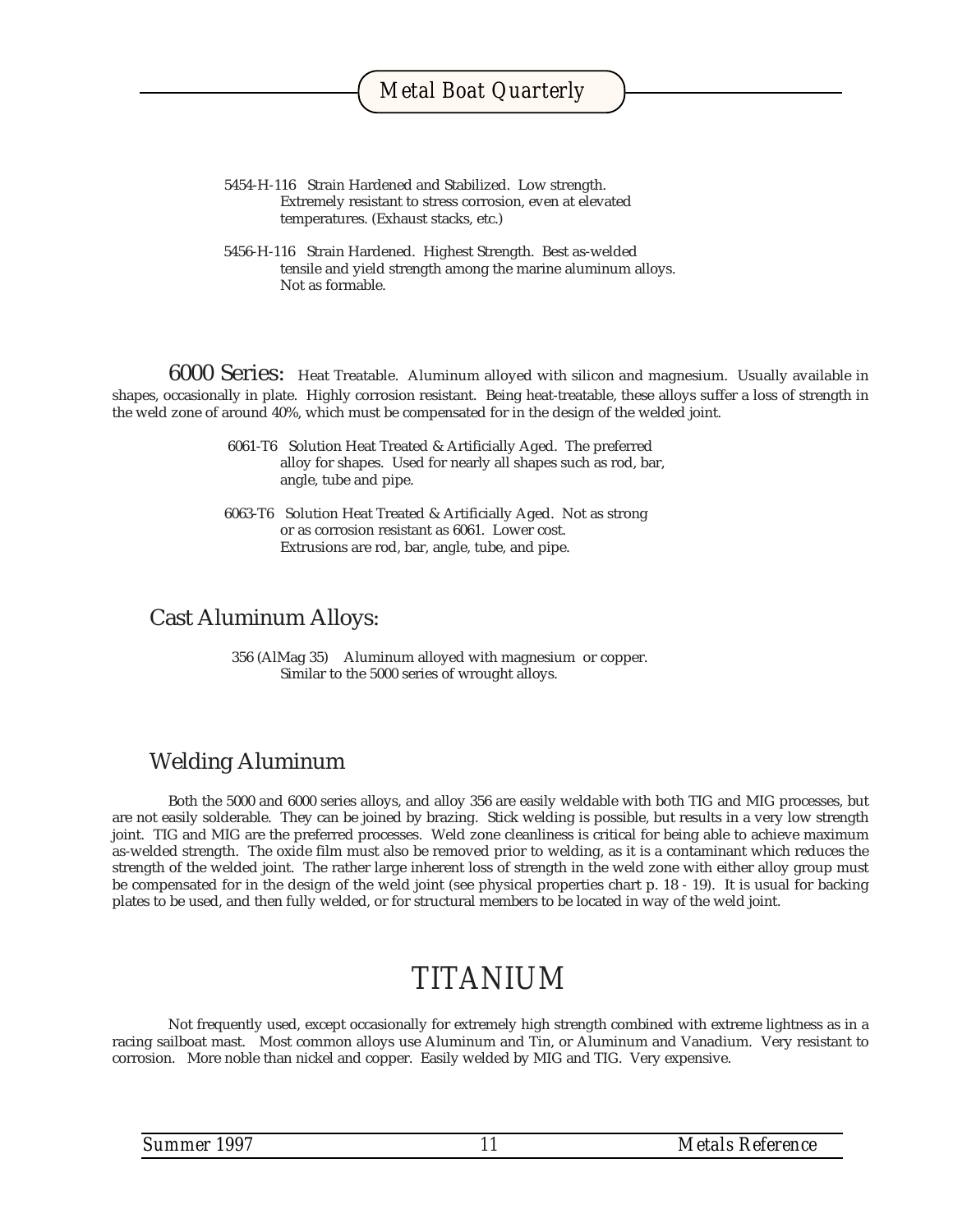#### *ZINC*

High purity zinc is used to make sacrificial anodes. These cast anodes protect other metals to which they are electrically attached. Zinc is less noble than, and will sacrifice itself to all other metals except magnesium.

Zinc is used to hot dip galvanize steel. It provides a very slowly corroding coating, and affords excellent galvanic protection. Hot dip galvanizing, as a coating, is inexpensive and lasts a very long time, especially if painted for further protection.

The strength of steel parts may be lessened during galvanizing, due to the 790° F. temperature of the dip, and its slightly annealing effect. A rule of thumb (not true for *all* steels) is to allow for a 15% strength loss. The higher carbon steels, such as in high test chain, are affected more than the more typically used low carbon mild steels.

Some iron or steel fastenings, and some pieces of hardware are merely electro-plated with zinc. Some hardware and fastenings are available with a cadmium plating. Both treatments are thin and inadequate in the marine environment. The coatings will not last, and the piece will have to be either replaced very soon, or have an adequate protective paint coating applied.

Zinc can also be applied to steel by flame spraying. This is a process of melting off a wire of zinc in an oxyacetylene flame, and blowing it onto a perfectly prepared surface. This is called metallizing. The steel must be sand blasted to "white metal" to thoroughly clean the surface, and to provide adequate tooth to the surface for adhesion of the molten zinc droplets.

The American Welding Society has done a nineteen year controlled test of steel panels which compared hot dip galvanized pieces with metallized pieces. The pieces received varying thicknesses of galvanizing, and varying thicknesses of flame-sprayed zinc. The results showed that the two galvanizing methods have an equivalent longevity. It made little difference whether a part was hot dip galvanized, or metallized with a coating of zinc or aluminum, it was the thickness of the zinc that was important for the coating to last.

If below the waterline, a galvanized fitting should be protected from potential rapid depletion of the galvanizing by also attaching one or more sacrificial anodes to the piece.

#### *LEAD*

High purity lead is used as ballast. Lead has very low strength, and is extremely formable. Lead is used as an easily worked material on deck, and primarily as a heavy non-corroding ballast material. Antimony is added for hardness, to allow free cutting and threading without the lead becoming gummy.

Lead ballast *must* be fastened by a more noble metal fastener. Silicon bronze or monel fastenings would be a good choice. Of the two, silicon bronze would be better, since it is closer on the galvanic scale. Phosphor bronze will also be encountered, and should be a good keel bolt material, provided that no welding or hot forging is done to them.

Galvanized steel fastenings, though common, should not be used. The lead is more noble, and the fastenings will be sacrificed to the lead keel.

Stainless steel of any kind should never be used as a keel bolt, due to its ability to become "active", and its vulnerability to both stress corrosion, and crevice corrosion. In its active mode, the stainless keel bolts would sacrifice themselves to the lead keel!

It is interesting to note that Lloyds of London approves Type 316 Stainless as a keel bolt material for an Iron keel. In spite of Lloyds' very capable judgement, and in spite of Type 316 being somewhat more resistant to crevice corrosion, it can hardly be recommended to use stainless of *any* kind as a keel bolt, even for an iron keel!

*This Marine Metals Reference © 1997 Michael Kasten, all rights reserved. Copies of any portion of this Metals Reference Issue may not be made without permission from the author, Michael Kasten. Send requests for reprints to Kasten Marine Design, PO Box 991, Port Townsend, Wa. 98368. 360-385-6407 Phone, or 360-385-6409 Fax. redpath@olympus.net*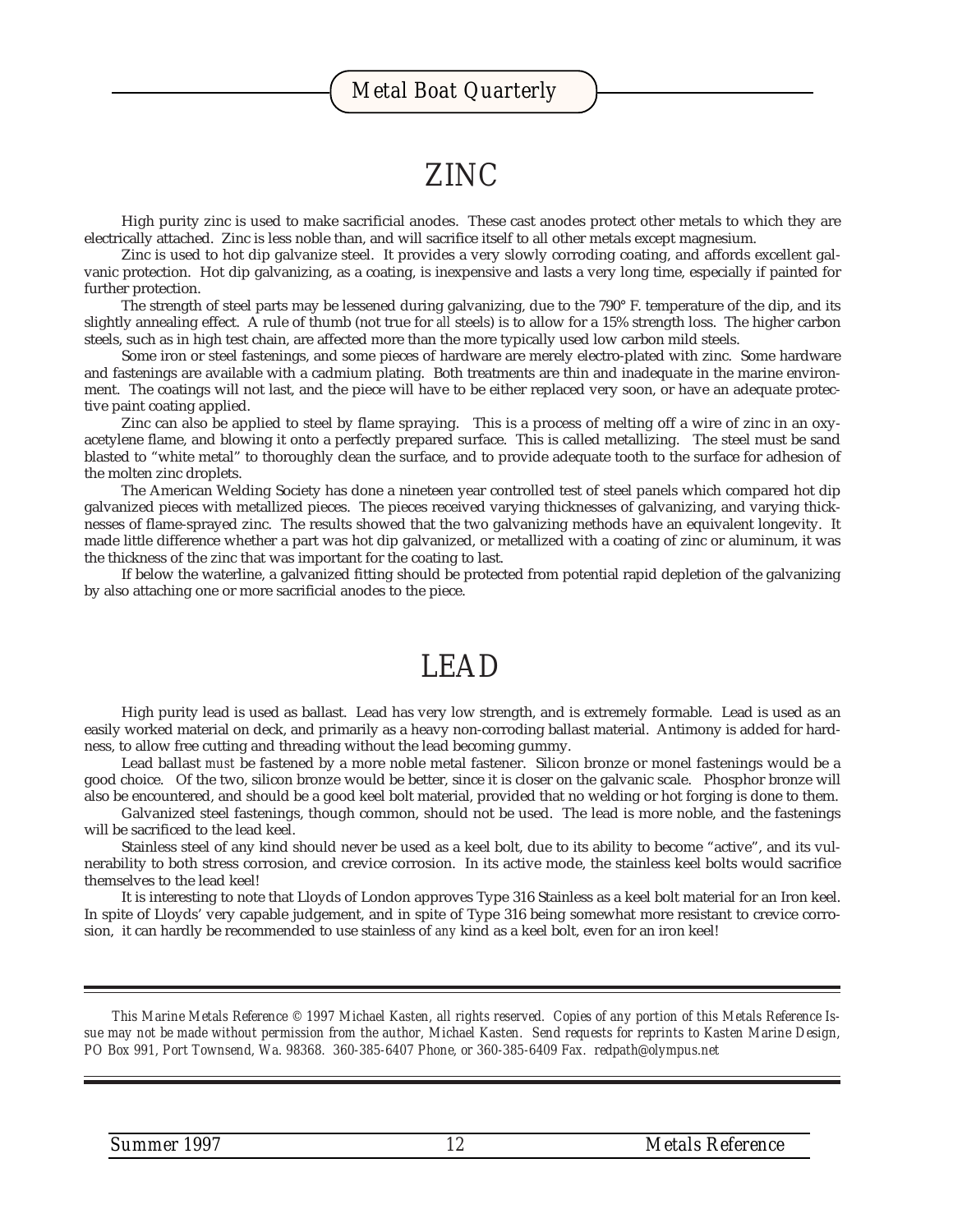## *Appropriate Uses of Metals*

Hull Structure - Steel; aluminum; copper-nickel (many boats have been built of iron and some of stainless).

Ballast - Lead; iron; steel as ballast box to enclose lead pigs in mortar.

Hull Fastenings - Silicon bronze; monel; galvanized steel.

Interior Fastenings - Silicon bronze; brass; galvanized steel; stainless.

Rudder Fittings / Rudder Stock - Silicon bronze; monel; galvanized or painted steel; sometimes stainless, but usually only as a bearing surface.

Through-hull Valves - Silicon bronze; monel; sometimes Type 316 stainless (on aluminum hulls).

Superstructure - Painted steel; aluminum.

Masts - Painted steel; aluminum.

Mast Fittings - Silicon or manganese bronze; galvanized steel; sometimes Type 316 stainless (316-L if welded); aluminum welded on fittings for an aluminum mast.

Rigging Wire - Galvanized steel; phosphor bronze; Type 316 stainless (oversize & replace often).

Tanks - Monel; copper-nickel; aluminum; galvanized steel; 316-L stainless. Stainless is *not* USCG approved for fuel tanks, due to corrosion problems.

Salt Water Plumbing & Pumps - Bronze; copper nickel; monel.

Fresh Water Plumbing & Pumps - Galvanized steel; brass; stainless; occasionally aluminum.

Fuel Piping - Steel; stainless; bronze; brass fittings; aluminum or SS fittings for aluminum tanks.

Engines & Machinery - mostly cast iron; steel; sometimes aluminum.

Exhaust Piping - Inconel; monel; copper nickel; galvanized steel (used because it's cheap to replace, and then only in a dry exhaust).

Hardware Above Water - Silicon bronze; manganese bronze; monel; copper nickel; galvanized steel; Type 316 stainless (316-L if welded); aluminum.

Hardware Below Water - Silicon bronze; monel; copper nickel; galvanized steel.

*\* See the Back Cover for ideal maximum voltage difference for metals in contact with sea water.*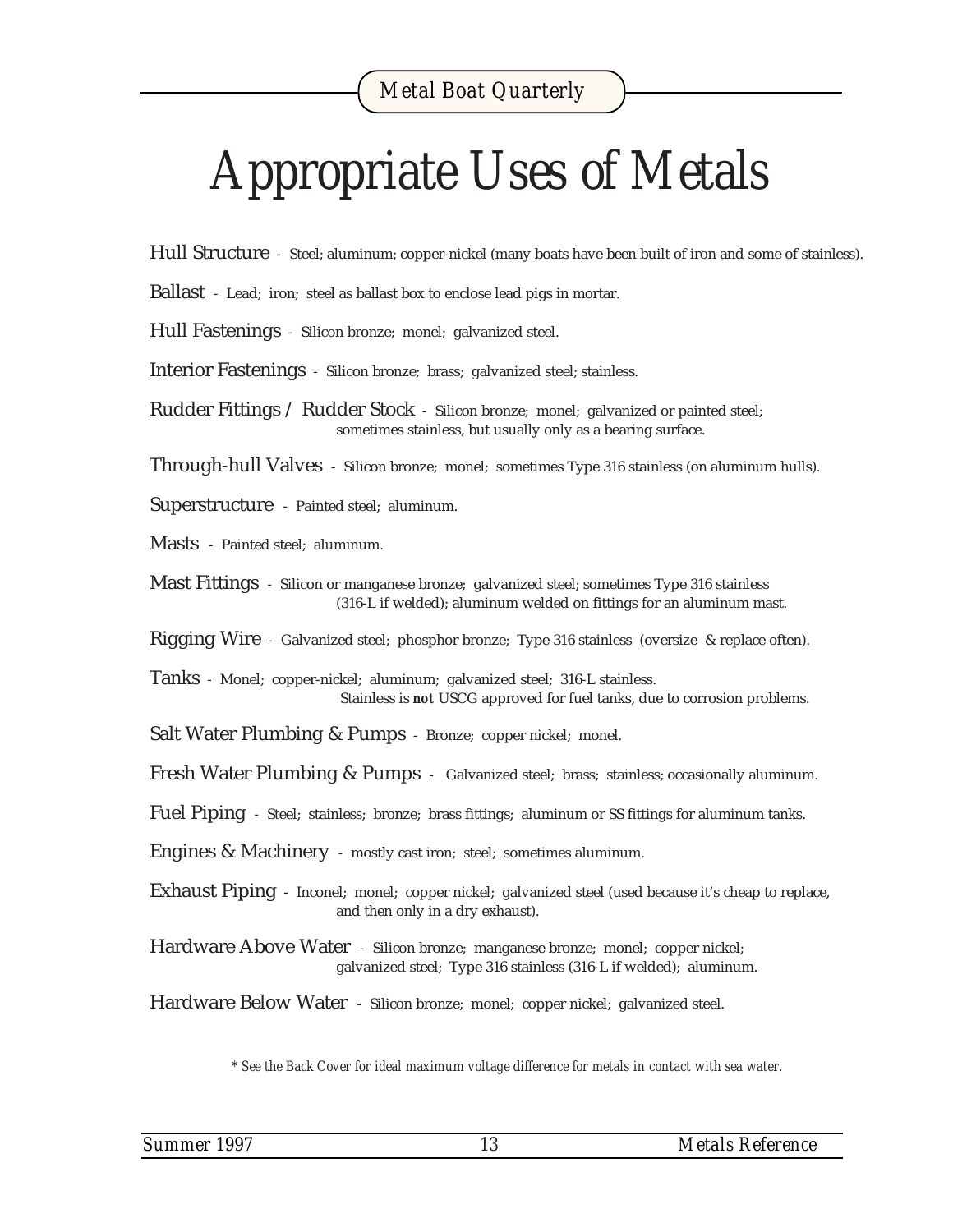## *Welding Methods & Materials*

In general, welding is an easy process. If anything, the hard part is to get the machinery and the materials together in a good work place, that is also safe and easy to use. The next major hurdle is to get the machinery set up correctly, and adjusted for the type of welding to be done. Welding methods are many, but the practical methods for everyday boatyard use are not that far out of reach.

To begin, if you are completely unfamiliar with the processes, the machines, and the materials, the best thing would be to find someone who will steer you in the right direction for the type of welding you need to do. To get set up with the machinery is the main thing, and then it is just a matter of " burning rod." Get some guidance, and then burn rod. Get some more guidance, etc. Not a big deal...

The welding methods of use to boat builders, as well as the machinery required are usually different than what may be used in the shipyards. The following is not an attempt at a complete treatise. This is just an outline of the materials and the machinery which would be needed for any given project. It is a reminder of what is required in each case. This is only a"guide." Your own experience will fill in the rest.

Gas Welding: An oxy-acetylene flame generates the heat for fusion. Wire filler metal is hand fed to the weld puddle. Slightly carburizing flame creates shielding of the molten puddle. Oxy-propane is also used, with special propane welding tips. This is a *welding* process because it uses metal of the same alloy as that being joined for filler-metal in the joint.

Gas Brazing: An oxy-acetylene flame generates heat for fusion, just as with gas welding. Wire filler metal of a *different* alloy than the parent-metal is hand fed to the weld puddle. A slightly carburizing flame creates shielding of the molten puddle. Oxy-propane is also used, with special tips. *Brazing* is done at temperatures above 800° F. *Soldering* is done below that temperature.

Arc Welding: An electric arc generates the heat for fusion.

**Stick Welding:** A stick is both electrode and filler metal. Machines are Constant Current. You set the amperage, and the voltage is varied by the machine. Machines are AC or DC, or both AC and DC.

> Currents used are: DCRP (reverse polarity) usually preferred. Electrode is positive. DCSP (straight polarity) Electrode is negative. AC for all around use.

A flux coating on the stick electrode creates shielding at the weld puddle. Differences in the flux coating are what define the types of electrodes. The first two numbers of the electrode name refer to the minimum strength, in thousands of lbs. per sq. inch. As an example, for 6011, the minimum strength would be 60,000 lbs.

Most Commonly Used Electrodes:

6011 for AC or DC. Deep penetration, more spatter. 6013 for AC. Smoother operation, less spatter. 7018 for DC. Higher strength, low hydrogen. *Must* be kept in an oven to eliminate moisture uptake.

**MIG Welding:** (Metal - Inert Gas) A small wire is both the electrode and the filler metal. The wire electrode is fed by drive rollers to the weld puddle through a torch. Inert Gas is fed through the same torch, and shields the weld puddle from oxygen.

| Summer 1997 | <b>Metals Reference</b> |
|-------------|-------------------------|
|-------------|-------------------------|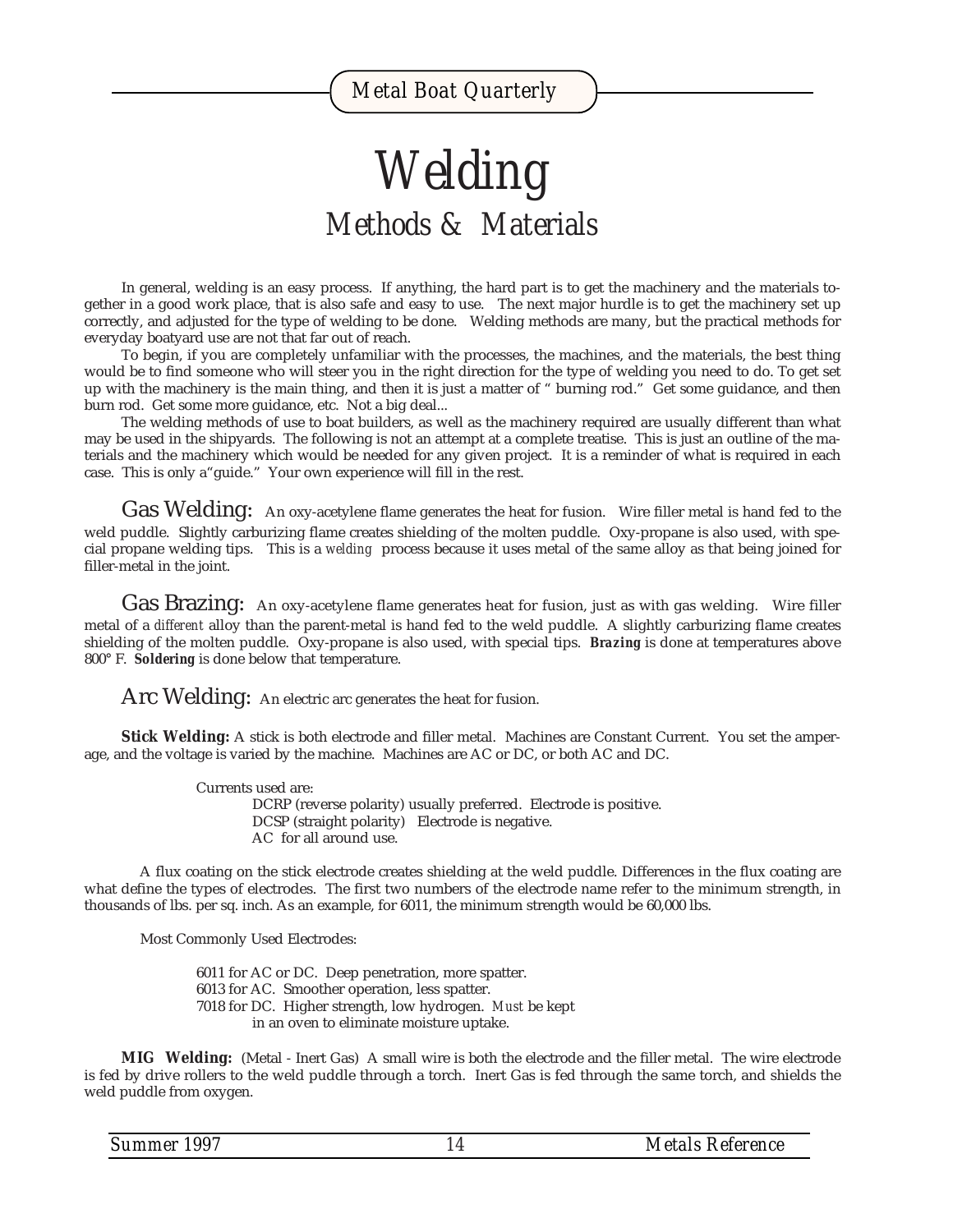MIG machines are Constant Voltage (Constant Potential). You set the voltage (potential), and the machine varies the amperage (Current) depending on the arc length and wire speed. DCRP (reverse polarity, electrode positive) is nearly always used.

Electrodes and Shielding Gasses for MIG welding:

Steel Short Arc: Used for welding thinner sections. Shielding is CO2 or Argon / CO2 mix. Solid Wire Electrode. (E70-S6 best for CO2) Steel Spray Arc: Used for welding heavier sections. Higher wire speed, requires more current and produces deeper penetration. Solid Wire used with Argon / 5% Oxygen. Tubular Flux-cored Wire is made for use without shielding. Tubular Flux-cored Wire is used with CO2, as well. (E70-T2 for use with CO2) Steel Pulsed - Spray Arc: Pulsing used to reduce current and heat while maintaining spray mode. The above electrode wires and gas combinations are used, but with higher wire speeds, and more current. Stainless Short Arc: 90% Helium / 7.5% Argon / 2.5% CO2. More than 2.5% CO2 adversely affects corrosion resistance. Solid wire electrodes used should match the SS alloy being welded. Stainless Spray Arc: For welding heavy sections. Argon / 1% Oxygen. Same solid wire electrodes as above for short arc. Aluminum: Argon or Argon / Helium mixes. Always use spray mode. Pulsed spray mode used for thinner sections. Solid Wire. 5356 is a good all-around wire, but other wires are used for special purposes. Bronze, Copper-Nickel: Argon shielding gas. Electrode wire should match alloy. Short arc or spray arc is used. depending on thickness of the piece. Phosphor Bronze: Helium shielding gas. Wire should match alloy. Stick welding produces a better weld on

Phosphor Bronze.

**TIG Welding:** (Tungsten - Inert Gas) A Tungsten Electrode creates the arc, but is not consumed. The tungsten is held in a torch. Inert gas is fed through the torch. Filler Wire is hand fed into the weld-puddle. Machines for TIG are usually capable of both AC and DC.

> Steel / Stainless: Argon shielding gas. DCSP (electrode negative), with a sharp tungsten. Aluminum: Argon. Argon / Helium used for very thick sections. AC is used to balance cleaning and penetration. Use rounded tungsten. 5356 filler wire is most common. Bronze, Copper Nickel: Argon shielding gas. Use DCSP (electrode negative), with a sharp tungsten. Use AC on Aluminum Bronze, with a rounded tungsten. Use electrodes of a matching alloy. Phosphor Bronze: Use Helium. Use DCSP (electrode negative) with a sharp electrode. Stick welding is better.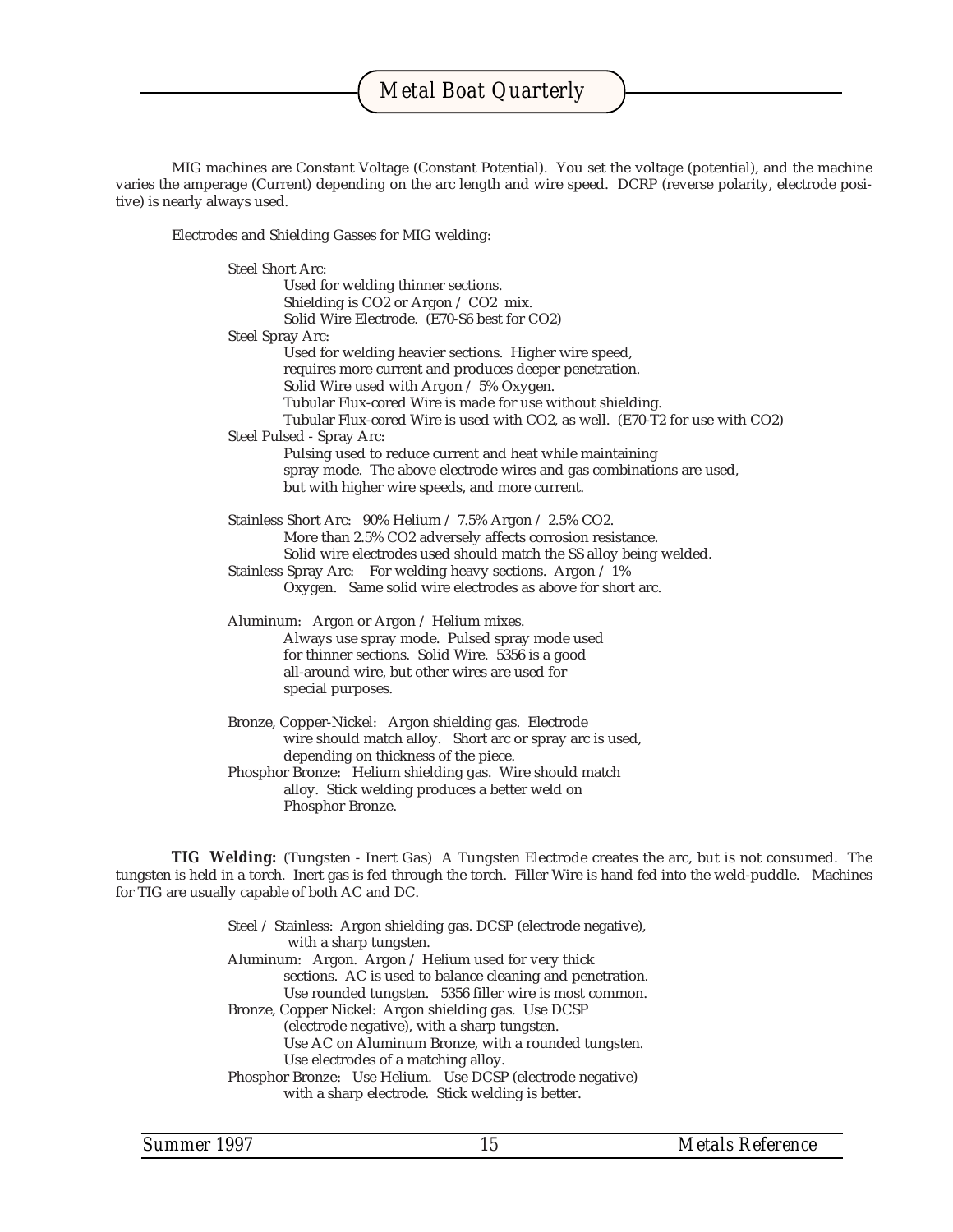## *Marine Metals Book List*

Metal Boats and Metal Work

Thomas Colvin, *Steel Boat Building.* Gilbert Klingel, *Boatbuilding in Steel.* Smith & Moir, *Steel Away.* Roger Pretzer, *Marine Metals Manual*. Nigel Warren, *Metal Corrosion in Boats.* Lincoln Electric Co, *Arc Welding Handbook.* Allegheny Ludlow Steel Co, *Stainless Steel Fabrication.*

#### Use of Metal Hardware on Traditional Vessels

Howard Chapelle, *Boatbuilding.* Howard Chapelle, *American Fishing Schooners.* Pete Culler, *Skiffs and Schooners.* Harold Underhill, *Masting and Rigging.* Eric Hiscock, *Cruising Under Sail.* Mystic Seaport, *Restoration of the Smack Emma C. Berry.* L.F. Herreshoff, *Common Sense Yacht Design.* Tom Cunliffe, *Hand Reef & Steer*

#### Hull & Rig Design

Larsson & Eliasson, *Principles of Yacht Design.* Howard Chapelle, *Yacht Designing and Planning.* Phillips-Birt, *Sailing Yacht Design.* Henry & Miller, *Sailing Yacht Design.* Kinney, *Skene's Elements of Yacht Design.* Brion Toss, *The Riggers Locker.*

#### Metal Supply Catalogs

Alaskan Copper & Brass Co, *Catalog.* Seattle, Wa. Pacific Metal Co, *Catalog.* Seattle, Wa. Metal Goods, *Metalog.* Alcan Aluminum Co, St. Louis, Mo. Kilsby Tube Supply, *Catalogs.* Seattle, Wa.

#### Bonding and Electrical Wiring

Charlie Wing, *Boatowners' Illustrated Handbook of Wiring.* Edgar J. Beyn, *The 12 Volt Doctor's Practical Handbook.* Miner Brotherton, *The 12 Volt Bible for Boats.* Nigel Calder, *Boatowner's Mechanical and Electrical Manual.* Nigel Warren, *Metal Corrosion in Boats.*

*The first two have the most to say about corrosion and bonding. The other three fill in a few areas not covered in the first two.*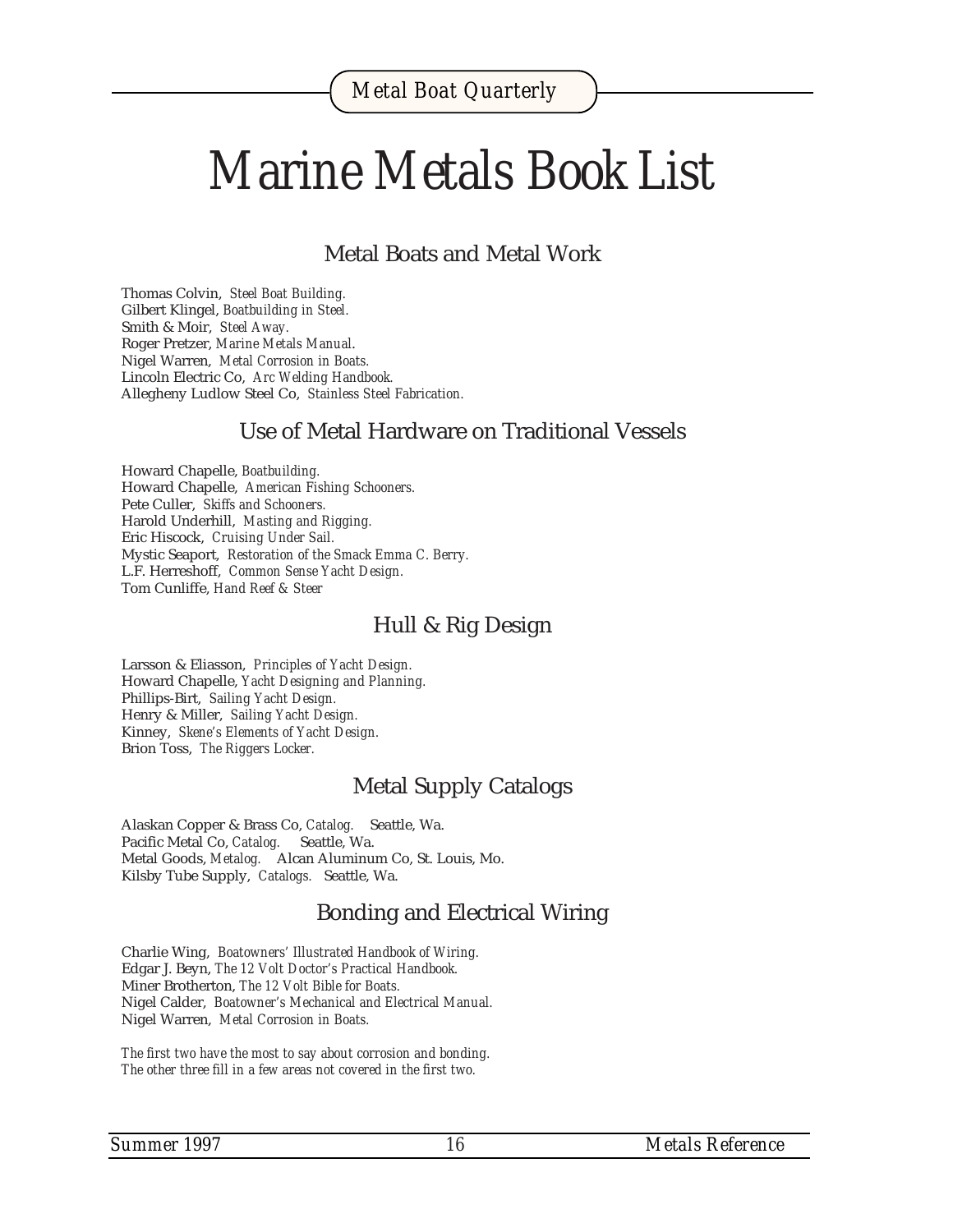#### Classification Societies

American Boat and Yacht Council, *ABYC Standards Manual.* American Bureau of Shipping, *Rules for Building and Classing Steel Vessels Under 61 Meters.* American Bureau of Shipping, *Rules for Building and Classing Aluminum Vessels.* American Welding Society, *Guide for Steel Hull Welding.* American Welding Society, *Guide for Aluminum Hull Welding.* Lloyds Register of Shipping, *Rules for the Hull Construction of Steel Yachts.* Lloyds Register of Shipping, *Rules for the for the Classification of Yachts and Small Craft.*

#### Metals and Structure

Salvadori & Heller, *Structure in Architecture,* Prentiss - Hall. Oberg & Jones, *Machinery's Handbook,* Industrial Press. Parker & Ambrose, *Simplified Mechanics and Strength of Materials,* Wiley. James Ambrose, *Building Structures,* Wiley. Den Hartog, *Strength of Materials,* Dover. Lincoln Electric Co, *Arc Welding Handbook,* (Chapter on Structure).

*The excellent book by Parker and Ambrose, Simplified Mechanics and Strength of Materials, gives a clear presentation of the mathematics involved in working out the practical aspects of structure. Machinery's Handbook is a nearly indispensable reference. For the terminally curious, the math intensive Strength of Materials, by Den Hartog will probably be of interest. Structure in Architecture, by Salvadori and Heller, provides an extremely clear overview without resorting to mathematic equations.*

## *Preventing Galvanic Corrosion*

- Use metals below the water that are as close to each other as possible on the galvanic scale. Don't mix metals.
- Fasteners must always be more noble than the fitting they're used on.
- With a simple boat, or a wood boat of any kind, it would be best to electrically isolate all underwater metal fittings from each other, and then.....
- Put a zinc on it. Weld the zinc on if possible, or bolt the zinc directly to the piece.
- Never paint a zinc anode!
- Painting the cathodic metals is beneficial.
- Never use graphite-bearing lubricants. Graphite is noble to almost everything!
- When bringing AC shore power aboard, it should pass through an isolation transformer.
- Battery chargers must be an isolation transformer type.
- Use bonding with a highly complicated electrical system in order to reduce the electrical shock hazard.
- \* Do everything possible to avoid stray currents in the water, and to prevent them aboard.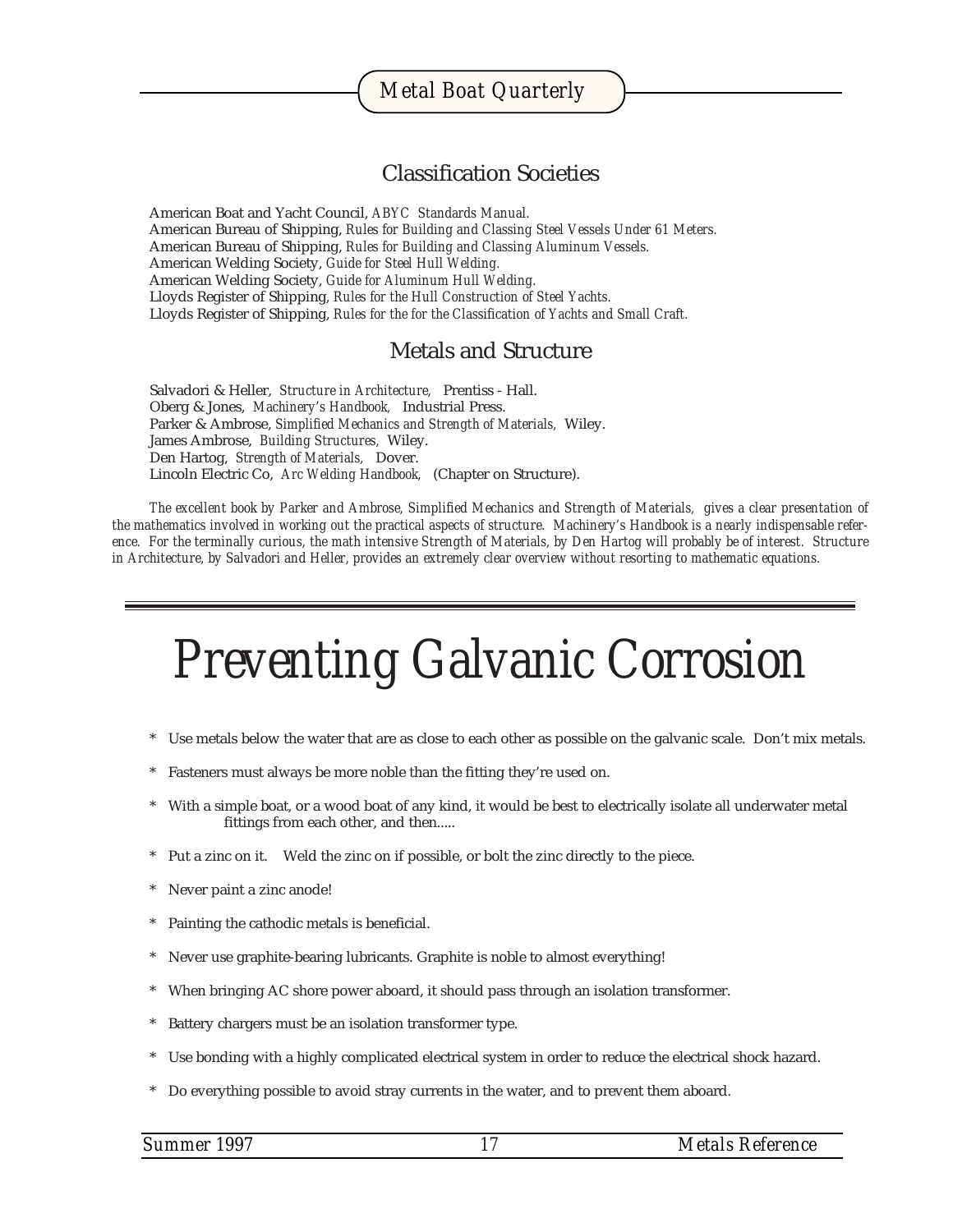| Poisson's<br>Ratio<br>0.30<br>0.30<br>0.29<br>0.29<br>0.29<br>0.29<br>0.29<br>0.29<br>0.33<br>0.33<br>0.33<br>0.33<br>0.33<br>0.33<br>0.33<br>0.33<br>0.29<br>0.43<br>0.33<br>0.33<br>0.35<br>0.33<br>0.34<br>0.32<br>0.21<br>0.27<br>0.31<br>Elastic Modulus<br>millions of lbs.<br>(tensile)<br>28.0<br>28.9<br>ၜ<br>28.0<br>28.0<br>28.0<br>$28.0$<br>$28.0$<br>$\begin{array}{c} 0.3 \\ 0.03 \\ 1 \end{array}$<br>10.3<br>10.3<br>10.2<br>10.3<br>10.0<br>10.0<br>16.5<br>18.0<br>31.0<br>30.0<br>25.0<br>28.0<br>5<br>16.0<br>5.0<br>22.0<br>26.0<br>1.5<br>$\frac{1}{2}$<br>28.<br><i>Marine Metals Physical Properties</i><br>Fatigue Strength<br>500 Million Cycles<br>maximum psi load<br>for duration of<br>17,000<br>23,000<br>23,000<br>23,000<br>23,000<br>14,000<br>24,000<br>10,000<br>Sheer<br>24,000<br>21,000<br>25,000<br>20,000<br>21,000 / 16,000<br>23,000<br>21,000<br>19,000<br>15,000<br>psi (@ 75% UTS)<br>37,800<br>34,500<br>61,000<br>63,000<br>61,000<br>68,000<br>71,000<br>79,500<br>33,700<br>45,000<br>52,500<br>63,000<br>90,000<br>60,000<br>60,000<br>41,000<br>60,000<br>31,500<br>39,000<br>67,500<br>Compressive Yield Ultimate<br>26,000 /<br>22,000 /<br>30,000<br>24,000<br>25,000<br>24,000<br>30,000<br>26,000<br>30,000<br>19,000<br>24,000<br>13,000<br>18,000<br>23,000<br>19,000<br>16,000<br>19,000<br>12,000<br>@ yield)<br>18,000<br>75,000<br>27,000<br>36,000<br>50,000<br>42,000<br>42,000<br>42,000<br>35,000<br>40,000<br>55,000<br>40,000<br>20,000<br>42,900<br>60,000<br>39,000<br>50,000<br>18,000<br>20,000<br>50,000<br>24,000 /<br>psi (=<br>23,000<br>31,000<br>31,000<br>34,000<br>28,000<br>30,000<br>26,000<br>33,000<br>40,000<br>Elong.<br>$3.\overline{5}$<br>23<br>22<br>45<br>20<br>20<br>30<br>20<br>35<br>45<br>40<br>70<br>47<br>వ్<br>19,000<br>24,000<br>Minimum Yield<br>13,000<br>18,000<br>23,000<br>19,000<br>16,000<br>19,000<br>12,000<br>42,900<br>60,000<br>25,000<br>27,000<br>36,000<br>50,000<br>42,000<br>39,000<br>42,000<br>42,000<br>35,000<br>40,000<br>55,000<br>40,000<br>20,000<br>50,000<br>18,000<br>50,000<br>18,000<br>20,000<br>psi<br>24,000 /<br>31,000<br>33,000<br>40,000<br>23,000<br>34,000<br>30,000<br>26,000<br>31,000<br>28,000<br>₾<br>25,000<br>39,000<br>39,000<br>35,000<br>35,000<br>31,000<br>41,000<br>30,000<br>20,000<br>Tensil<br>106,000<br>120,000<br>27,000<br>42,000<br>60,000<br>70,000<br>84,000<br>81,000<br>84,000<br>81,000<br>90,000<br>95,000<br>80,000<br>80,000<br>55,000<br>80,000<br>42,000<br>52,000<br>90,000<br>45,000<br>jg<br>Ultimate<br>33,000<br>35,000<br>31,000<br>45,000<br>44,000<br>45,000<br>42,000<br>46,000<br>40,000<br>36,000<br>Gray Cast Iron - 2 to 4% C<br>655<br>706<br>715<br>Wrought Iron - 2 to 4% C<br>675<br>Phosphor Brz Rod - 510<br>Aluminum Bronze - 642<br>Alum<br>Silicon Brz, Everdur -<br>Ingot Iron - 99.9% Fe<br>Manganese Brz Rod -<br><b>METAL ALLOY</b><br>Nickel<br>Mild Steel - 0.2% C<br>Nickel<br>Units Used:<br>H-116 Alum.<br><b>H-116 Alum</b><br><b>H-116 Alum</b><br>H-32 Alum.<br>Alum.<br>H-32 Alum.<br>H-32 Alum<br>Cast A-356 T-6<br>T-6 Alum.<br>Alum.<br>316-L<br>$304-L$<br>CorTen A-242<br>Copper<br>Copper<br>316<br>321<br>304<br>347<br>625<br>617<br>$H - 32$<br>Monel 400<br>Type<br>Type<br>Type<br>Type<br>Type<br>Туре<br>6063-T6<br>Inconel<br>Inconel<br>$70 - 30$<br>$90 - 10$<br>5456<br>6061<br>Lead<br>5083<br>5083<br>5086<br>5086<br>5454<br>5052<br>SS<br>SS<br>SS<br>SS<br>SS<br>SS | Summer 1997 |  |  |  |  |  | 18 |  |  |  |  |  | <b>Metals Reference</b> |  |  |       |        |
|----------------------------------------------------------------------------------------------------------------------------------------------------------------------------------------------------------------------------------------------------------------------------------------------------------------------------------------------------------------------------------------------------------------------------------------------------------------------------------------------------------------------------------------------------------------------------------------------------------------------------------------------------------------------------------------------------------------------------------------------------------------------------------------------------------------------------------------------------------------------------------------------------------------------------------------------------------------------------------------------------------------------------------------------------------------------------------------------------------------------------------------------------------------------------------------------------------------------------------------------------------------------------------------------------------------------------------------------------------------------------------------------------------------------------------------------------------------------------------------------------------------------------------------------------------------------------------------------------------------------------------------------------------------------------------------------------------------------------------------------------------------------------------------------------------------------------------------------------------------------------------------------------------------------------------------------------------------------------------------------------------------------------------------------------------------------------------------------------------------------------------------------------------------------------------------------------------------------------------------------------------------------------------------------------------------------------------------------------------------------------------------------------------------------------------------------------------------------------------------------------------------------------------------------------------------------------------------------------------------------------------------------------------------------------------------------------------------------------------------------------------------------------------------------------------------------------------------------------------------------------------------------------------------------------------------------------------------------------------------------------------------------------------------------------------------------------------------------------------------------------------------------------------------------------------------------------------------------------------------------------------------------------------------------------------------------------------------------------------------------------------------------------------------------------------------------------------------------------------------------------------|-------------|--|--|--|--|--|----|--|--|--|--|--|-------------------------|--|--|-------|--------|
|                                                                                                                                                                                                                                                                                                                                                                                                                                                                                                                                                                                                                                                                                                                                                                                                                                                                                                                                                                                                                                                                                                                                                                                                                                                                                                                                                                                                                                                                                                                                                                                                                                                                                                                                                                                                                                                                                                                                                                                                                                                                                                                                                                                                                                                                                                                                                                                                                                                                                                                                                                                                                                                                                                                                                                                                                                                                                                                                                                                                                                                                                                                                                                                                                                                                                                                                                                                                                                                                                                          |             |  |  |  |  |  |    |  |  |  |  |  |                         |  |  |       | Izinc  |
|                                                                                                                                                                                                                                                                                                                                                                                                                                                                                                                                                                                                                                                                                                                                                                                                                                                                                                                                                                                                                                                                                                                                                                                                                                                                                                                                                                                                                                                                                                                                                                                                                                                                                                                                                                                                                                                                                                                                                                                                                                                                                                                                                                                                                                                                                                                                                                                                                                                                                                                                                                                                                                                                                                                                                                                                                                                                                                                                                                                                                                                                                                                                                                                                                                                                                                                                                                                                                                                                                                          |             |  |  |  |  |  |    |  |  |  |  |  |                         |  |  | 3,000 | 20,000 |
|                                                                                                                                                                                                                                                                                                                                                                                                                                                                                                                                                                                                                                                                                                                                                                                                                                                                                                                                                                                                                                                                                                                                                                                                                                                                                                                                                                                                                                                                                                                                                                                                                                                                                                                                                                                                                                                                                                                                                                                                                                                                                                                                                                                                                                                                                                                                                                                                                                                                                                                                                                                                                                                                                                                                                                                                                                                                                                                                                                                                                                                                                                                                                                                                                                                                                                                                                                                                                                                                                                          |             |  |  |  |  |  |    |  |  |  |  |  |                         |  |  |       |        |
|                                                                                                                                                                                                                                                                                                                                                                                                                                                                                                                                                                                                                                                                                                                                                                                                                                                                                                                                                                                                                                                                                                                                                                                                                                                                                                                                                                                                                                                                                                                                                                                                                                                                                                                                                                                                                                                                                                                                                                                                                                                                                                                                                                                                                                                                                                                                                                                                                                                                                                                                                                                                                                                                                                                                                                                                                                                                                                                                                                                                                                                                                                                                                                                                                                                                                                                                                                                                                                                                                                          |             |  |  |  |  |  |    |  |  |  |  |  |                         |  |  |       |        |
|                                                                                                                                                                                                                                                                                                                                                                                                                                                                                                                                                                                                                                                                                                                                                                                                                                                                                                                                                                                                                                                                                                                                                                                                                                                                                                                                                                                                                                                                                                                                                                                                                                                                                                                                                                                                                                                                                                                                                                                                                                                                                                                                                                                                                                                                                                                                                                                                                                                                                                                                                                                                                                                                                                                                                                                                                                                                                                                                                                                                                                                                                                                                                                                                                                                                                                                                                                                                                                                                                                          |             |  |  |  |  |  |    |  |  |  |  |  |                         |  |  |       |        |
|                                                                                                                                                                                                                                                                                                                                                                                                                                                                                                                                                                                                                                                                                                                                                                                                                                                                                                                                                                                                                                                                                                                                                                                                                                                                                                                                                                                                                                                                                                                                                                                                                                                                                                                                                                                                                                                                                                                                                                                                                                                                                                                                                                                                                                                                                                                                                                                                                                                                                                                                                                                                                                                                                                                                                                                                                                                                                                                                                                                                                                                                                                                                                                                                                                                                                                                                                                                                                                                                                                          |             |  |  |  |  |  |    |  |  |  |  |  |                         |  |  |       |        |
|                                                                                                                                                                                                                                                                                                                                                                                                                                                                                                                                                                                                                                                                                                                                                                                                                                                                                                                                                                                                                                                                                                                                                                                                                                                                                                                                                                                                                                                                                                                                                                                                                                                                                                                                                                                                                                                                                                                                                                                                                                                                                                                                                                                                                                                                                                                                                                                                                                                                                                                                                                                                                                                                                                                                                                                                                                                                                                                                                                                                                                                                                                                                                                                                                                                                                                                                                                                                                                                                                                          |             |  |  |  |  |  |    |  |  |  |  |  |                         |  |  |       |        |
|                                                                                                                                                                                                                                                                                                                                                                                                                                                                                                                                                                                                                                                                                                                                                                                                                                                                                                                                                                                                                                                                                                                                                                                                                                                                                                                                                                                                                                                                                                                                                                                                                                                                                                                                                                                                                                                                                                                                                                                                                                                                                                                                                                                                                                                                                                                                                                                                                                                                                                                                                                                                                                                                                                                                                                                                                                                                                                                                                                                                                                                                                                                                                                                                                                                                                                                                                                                                                                                                                                          |             |  |  |  |  |  |    |  |  |  |  |  |                         |  |  |       | 12.4   |
|                                                                                                                                                                                                                                                                                                                                                                                                                                                                                                                                                                                                                                                                                                                                                                                                                                                                                                                                                                                                                                                                                                                                                                                                                                                                                                                                                                                                                                                                                                                                                                                                                                                                                                                                                                                                                                                                                                                                                                                                                                                                                                                                                                                                                                                                                                                                                                                                                                                                                                                                                                                                                                                                                                                                                                                                                                                                                                                                                                                                                                                                                                                                                                                                                                                                                                                                                                                                                                                                                                          |             |  |  |  |  |  |    |  |  |  |  |  |                         |  |  |       | 0.33   |

Aluminum: Second Value is "As Welded" Strength.

Aluminum: Second Value is "As Welded" Strength.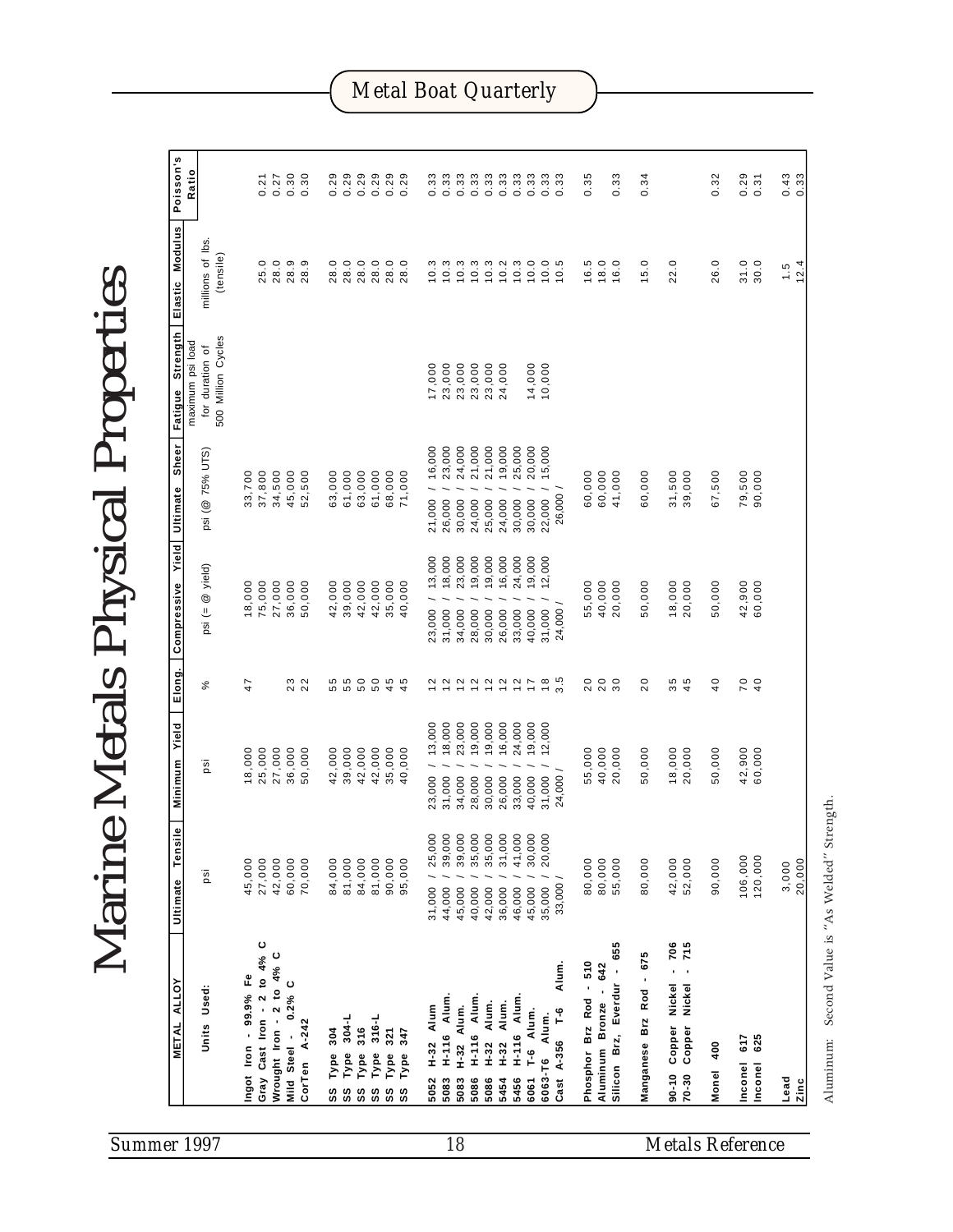| Summer 1997                   |                              |                  |                  |                                                     |                                                              |                |                                          |                   |                         |                        |                     |                   |                                      |                     |                           | 19                 |                     |                           |                           |                            |                   |               |                             |                        |                       |                             |                         |                                      |                                         | <b>Metals Reference</b> |                |                                         |                       |
|-------------------------------|------------------------------|------------------|------------------|-----------------------------------------------------|--------------------------------------------------------------|----------------|------------------------------------------|-------------------|-------------------------|------------------------|---------------------|-------------------|--------------------------------------|---------------------|---------------------------|--------------------|---------------------|---------------------------|---------------------------|----------------------------|-------------------|---------------|-----------------------------|------------------------|-----------------------|-----------------------------|-------------------------|--------------------------------------|-----------------------------------------|-------------------------|----------------|-----------------------------------------|-----------------------|
|                               | <b>ALLOY</b><br><b>METAL</b> | Units Used       |                  | Ingot Iron - 99.9% Fe                               | Gray Cast Iron - 2 to $4\%$ C<br>Wrought Iron - 2 to $4\%$ C |                | $0.2%$ C<br>CorTen A-242<br>Mild Steel - | 304<br>Type<br>SS | $304 - L$<br>Type<br>SS | 316<br>Type<br>SS      | 316-L<br>Type<br>SS | 321<br>Type<br>SS | 347<br>Type<br>SS                    | $H-32$ Alum<br>5052 | Alum<br>$H - 116$<br>5083 | H-32 Alum.<br>5083 | H-116 Alum.<br>5086 | Alum.<br>$H - 32$<br>5086 | Alum.<br>$H - 32$<br>5454 | <b>H-116 Alum.</b><br>5456 | T-6 Alum.<br>6061 | 6063-T6 Alum. | Alum.<br>$-1$<br>Cast A-356 | Phosphor Brz Rod - 510 | Aluminum Bronze - 642 | 655<br>Silicon Brz, Everdur | Manganese Brz Rod - 675 | $-706$<br>Copper Nickel<br>$90 - 10$ | $-715$<br>Nickel<br>Copper<br>$70 - 30$ | Monel 400               | 617<br>Inconel | 625<br>Inconel                          | Lead<br><b>Zinc</b>   |
| Marin                         | Weight                       | lbs. per         | cubic foot       | 480                                                 | 460                                                          | 480            | 490<br>490                               | 501               | 501                     | 501                    | 501                 |                   | 501<br>501                           | 167                 | 166                       | 166                |                     | $167.5$<br>$167.5$        | 167                       | 166                        | 169               | 169           | 167.6                       | 552.9                  |                       | 499.2<br>537.6              | 519.5                   | 576                                  | 600                                     | 551.2                   | 521.8          | 527                                     | 708.5<br>445.8        |
|                               | Hardness                     | <b>Brinell</b>   | (avg.)           | 50                                                  |                                                              |                | 6 0<br>8 9                               | 170               | 170                     | 200                    | 180                 | 200               | 200                                  | $^{0}$              |                           |                    | 64                  | 67                        |                           |                            | 7000700           |               |                             | $\overline{8}$         | 153                   | 60                          | 100                     |                                      | 64<br>75                                | 130                     | 133            | 175                                     |                       |
|                               | Impact                       | Ft. Lbs.         | (lzod)           |                                                     |                                                              |                |                                          |                   | 85<br>80                | $\overline{70}$        |                     | 80000             |                                      |                     |                           |                    |                     |                           |                           |                            |                   |               |                             |                        |                       |                             |                         |                                      |                                         |                         |                |                                         |                       |
|                               | تم<br>Melting                | deg F.           | (avg.)           | 2,800                                               | 2,800                                                        | 2,750<br>2,500 |                                          | 2,600             | 2,600                   | 2,525                  | 2,525               | 2,575             | 2,575                                | 1,150               | 1,120                     | 1,120              | 1,135               | 1,135                     | 1,155                     | 1,120                      | 1,130             | 1,170         | 1,150                       | 1,800                  |                       |                             | 1,700                   | 2,000                                | 2,200                                   | 2,400                   | 2,480          | 2,410                                   | 621<br>787            |
|                               | Exp.<br>Thermal              | in / in / deg F. |                  | 0.0000059                                           | 0.0000062                                                    |                | 0.0000065<br>0.0000065                   | 0.0000092         | 0.0000092               | 0.0000089              | 0.0000089           | 0.0000092         | 0.0000091                            | 0.0000132           | 0.0000132                 | 0.0000132          | 0.0000132           | 0.0000132                 | 0.0000131                 | 0.0000133                  | 0.0000141         | 0.000013      | 0.0000125                   | 0.0000099              |                       | 0.0000098                   | 0.000012                | 0.0000093                            | 0.000009                                | 0.0000064               | 0.0000049      | 0.0000055                               | 0.0000163<br>0.000022 |
| le Metals Physical Properties | Cond.<br>Thermal             | BTU / Sq.Ft. /   | Hr / deg.F / Ft. | $\begin{smallmatrix} 0 \\ 4 \\ 0 \end{smallmatrix}$ |                                                              |                | $\overline{3}$ 1<br>$\mathfrak{S}$       | 9.2               | 9.2                     | 9.4                    | 9.4                 | 9.4               | 9.4                                  | 96                  |                           |                    | 87                  | 87                        |                           |                            | 116               | 139           | 96                          | 36                     | 44                    | $\sim$                      | 69                      |                                      | $\overline{1}$                          | $\frac{6}{1}$           | 94             | 68                                      |                       |
|                               | Cond.<br>Heat                | Percent          | Copper = 100%    | $15$<br>$12$                                        |                                                              |                | $\sim$ $\sim$<br>$\overline{ }$          | ٯ<br>6            | $\circ$<br>က            | $3.\overline{6}$       | $3.\overline{6}$    |                   | $3.\overline{6}$                     | 40                  |                           |                    | 36                  | 36                        |                           |                            | 48                | 58            | $\overline{4}$              |                        |                       | 30                          |                         |                                      |                                         | 6.6                     |                | $\begin{array}{c} 5 \\ 3.5 \end{array}$ | $0\degree$            |
|                               | Cond.<br>Elect               |                  |                  | $\frac{2}{1}$ 5                                     |                                                              |                | 10 IO<br>$\overline{\phantom{0}}$        |                   |                         | 8 8 8 8 8<br>8 8 8 8 8 |                     |                   | $2.\overline{8}$<br>$2.\overline{8}$ | 32                  |                           |                    | $\overline{3}$      | $\overline{3}$            |                           |                            | $49$<br>53        |               |                             |                        | $154$<br>$77$         |                             | $^{24}$                 |                                      | 4.6                                     | 4                       |                | $\begin{array}{c} 6 \\ 1 \end{array}$   | $\frac{8}{2}$         |